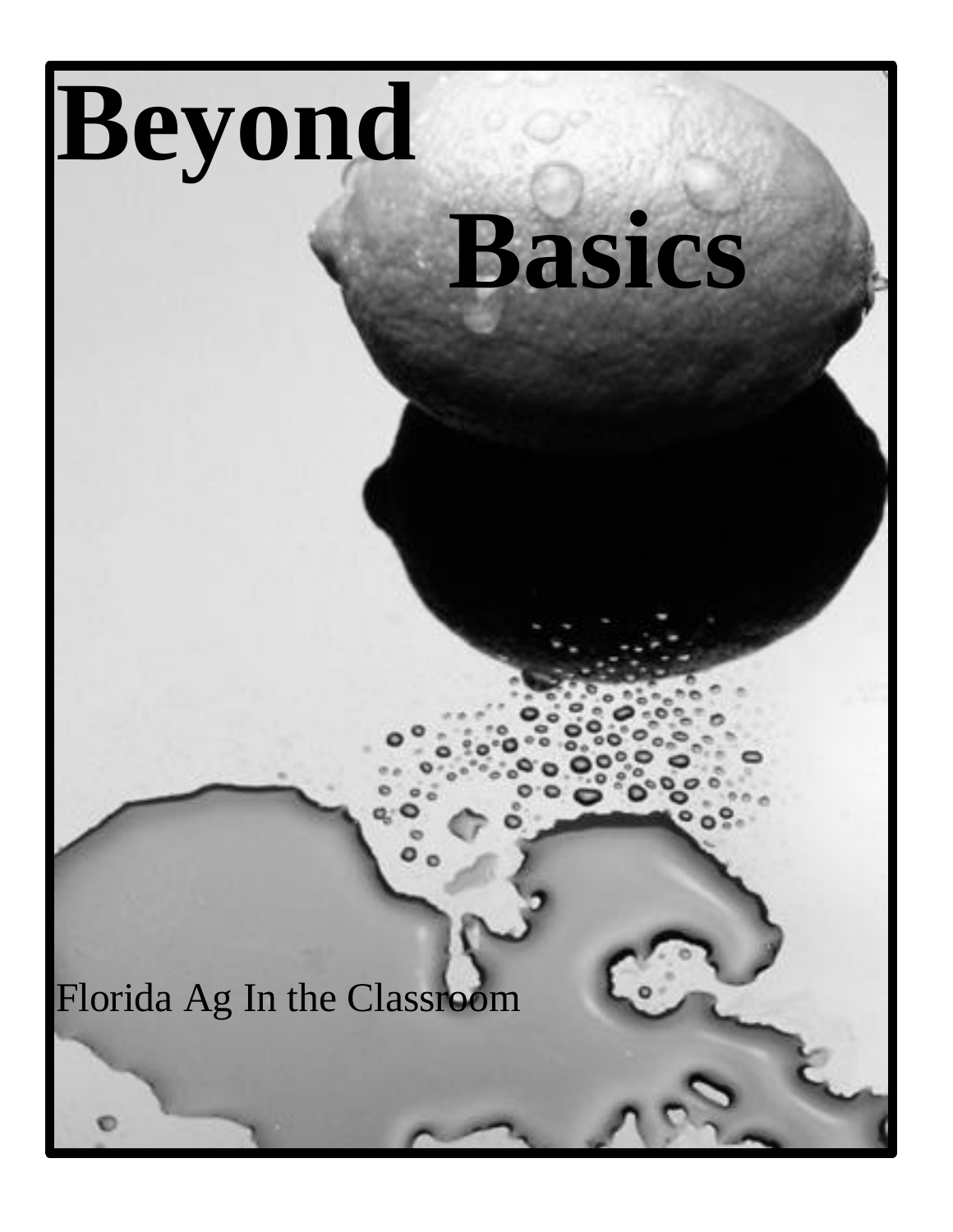# **Beyond Basics**

## **Table of Contents**

| Page        |
|-------------|
|             |
|             |
|             |
|             |
| $363 - 372$ |
|             |
|             |



 **Florida Ag in the Classroom**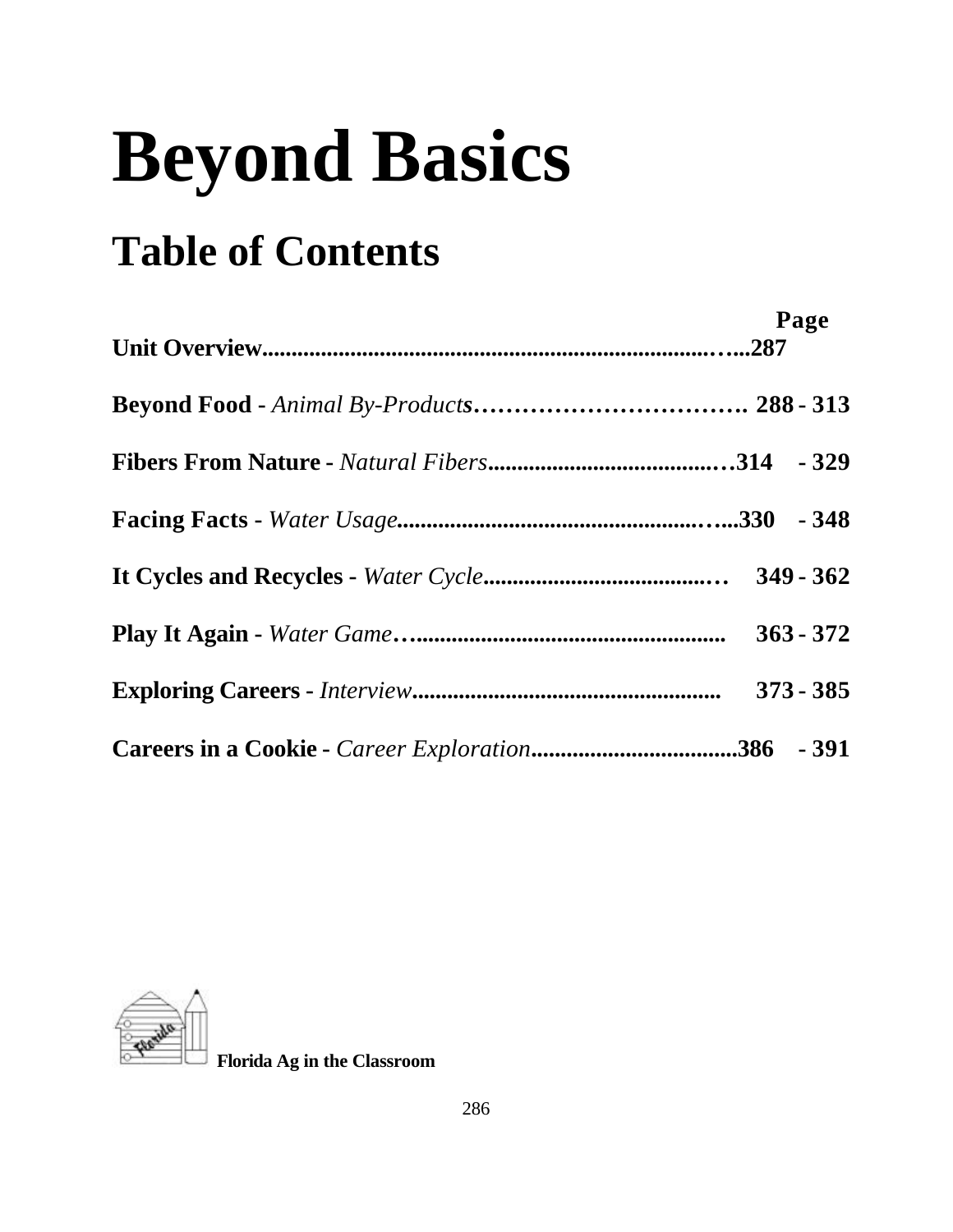## **Beyond Basics**

### **Unit Overview**

**Unit Description:** Agriculture is primarily known for producing a wide array of edible products, from hamburgers to fresh fruits and vegetables. Americans enjoy agricultural products every day on their dinner table. However, agriculture has another side; the business of producing non-edible goods such as clothing and textiles.

*Beyond Basics* allows students to explore various aspects of agriculture that society seldom associates with agriculture. They will take a look at the inedible products and by-products of agriculture that come from plants and animals. They will learn how these products and by-products play an important role in their daily lives. Students will then investigate one of our most important resources - water. They will identify the types and amounts of water found on earth, sources of water, and uses in their daily lives and in the economy of Florida. Students will then discover the many career opportunities in the field of agriculture.

**Objectives:**The students will:

- 1. define the terms by-product, the watercycle and its components, vocabulary as identified.
- 2. identify products and by-products made from animals.
- 3. identify natural fibers and their source, from both plants and animals.

### **Grade Levels - Middle School**

### **Subjects - Science, Social Studies, Math, Language Arts**

- 4. illustrate the quantity and distribution of water on the earth and identify the various geographic locations where water can be found.
- 5. recognize the amounts of water used in agricultural and daily activities.
- 6. research and create a class book on water facts.
- 7. identify that water moves in a neverending cycle and describe the components of that cycle.
- 8. identify and/or illustrate the quantity and distribution of water on the earth.
- 9. identify ways in which water is important to Florida.
- 10. identify and explore specific agricultural careers which may be of interest.
- 11. use the Internet to gather information about a career in an agricultural field.

| <b>Sunshine State Standards:</b> |                   |                   |  |
|----------------------------------|-------------------|-------------------|--|
| LA.A.1.3.1                       | LA.C.1.3.1        | <b>SC.A.1.3.5</b> |  |
| LA.A.1.3.2                       | SS.A.5.3.3        | <b>SC.D.1.3.3</b> |  |
| LA.A.1.3.3                       | <b>SS.B.1.3.1</b> | <b>SC.G.2.3.1</b> |  |
| LA.A.1.3.4                       | SS.B.1.3.2        | <b>SC.H.3.3.6</b> |  |
| LA.A.2.3.1                       | <b>SS.B.1.3.6</b> | <b>MA.A.4.3.1</b> |  |
| LA.A.2.3.5                       | <b>SS.B.2.3.8</b> | <b>MA.B.1.3.1</b> |  |
| LA.A.2.3.6                       | <b>SC.A.1.3.1</b> | <b>MA.B.1.3.3</b> |  |
| LA.B.2.3.4                       | <b>SC.A.1.3.4</b> |                   |  |

### **Pre-Tests/Post-Tests:**

Many lessons have pre- and post-tests for your utilization.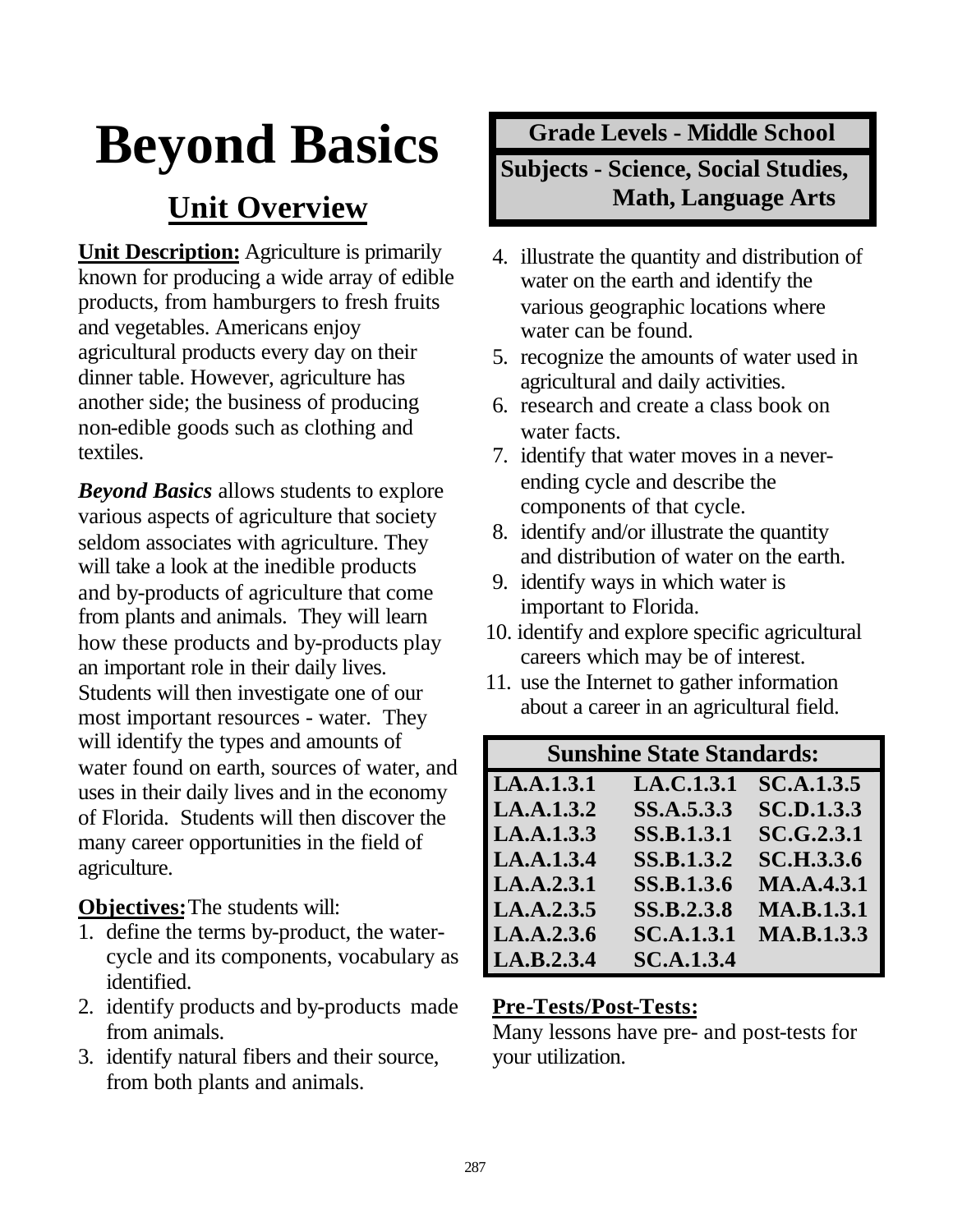## **Beyond Food Florida Ag in the Classroom**



#### *Mathematics, Science, Language Arts**Beyond Basics - Lesson 1*

**Brief Description:** In addition to producing food, agriculture produces other necessities and a great many products beyond absolute necessities. Many of these products come from animals. They may be edible but most are inedible. The many ways animal products and by-products are used to provide or manufacture clothing, medicines, industrial products, cosmetics, household goods, sports equipment, and luxuries is amazing. Virtually every part of an animal is put to good use.

**Objectives:** Students will be able to:

- **Q** define the term by-product.
- $\Theta$  identify products made from animals.
- $\bullet$  recognize the importance of by-products.
- $\bullet$  determine the circumference, area or volume of agricultural by-products.

#### **Life Skills:**

- $\bullet$  Decision Making and Problem Solving Skills
- $\Theta$  Acquiring Information

#### **Sunshine State Standards:**

L.A.A.1.3.1 - uses background knowledge of the subject and text structure knowledge to make complex predictions of content, purpose and organization of the reading selection.

| L.A.A.1.3.2   | uses a variety of strategies<br>to analyze words and text,<br>draw conclusions, use<br>context and word structure<br>clues and recognize<br>organizational patterns.                                                                |
|---------------|-------------------------------------------------------------------------------------------------------------------------------------------------------------------------------------------------------------------------------------|
| L.A.D.2.3.1   | uses words and images<br>that best express intended<br>messages; uses language<br>appropriate to purpose and<br>audience.                                                                                                           |
| M.A.B.1.3.1 - | uses concrete and graphic<br>models to derive formulas<br>for finding perimeter, area,<br>surface area.<br>circumference, and<br>volume of two- and three-<br>dimensional shapes,<br>including rectangular<br>solids and cylinders. |
| SC.G.2.3.1    | knows that some resources<br>are renewable and non-<br>renewable.                                                                                                                                                                   |
| SC.H.3.3.6    | knows that scientific<br>contributions may result in<br>diverse technological<br>products.                                                                                                                                          |
| SC.H.3.3.6    | knows that no matter who<br>does science and<br>mathematics or invents<br>things or when or where<br>they do it, the knowledge<br>and technology that result<br>can eventually become<br>available to everyone.                     |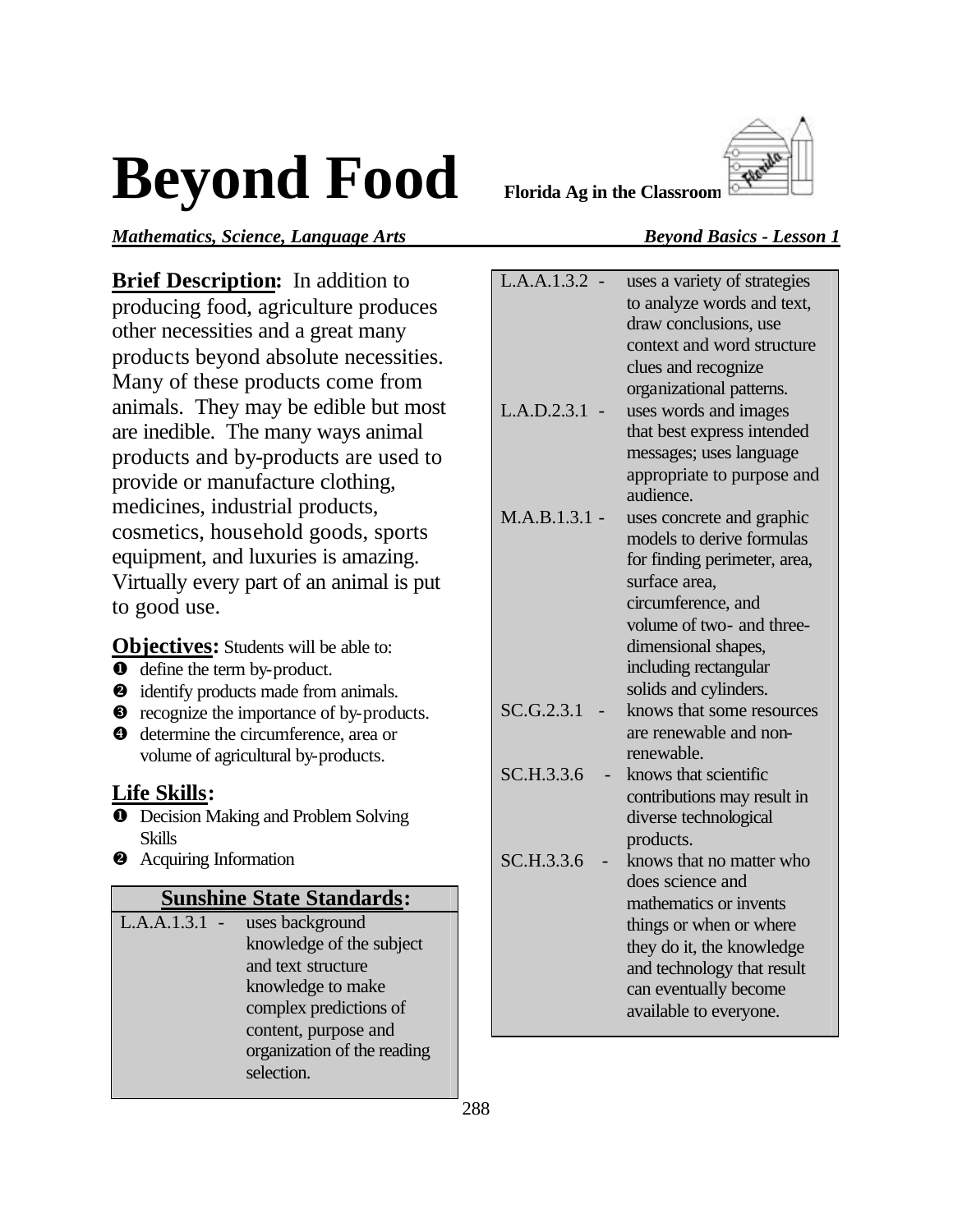#### **Materials:**

#### **Activity 1**

- Copies of *What Am I?* Activity sheet for each student
- Pencils/Pens

#### **Activity 2**

- Copies of *Ag Is More* activity sheet for each student
- Pencils/pens
- Calculators (optional)



#### **Activity 3**

- Six boxes two marked *Animal By-Product*, two marked *Animal Product*, and two marked *Non-Animal By-Product/Product*.
- Game cards with names or pictures of products, by-products and non-products (two sets of these cards are needed. You may use the game cards provided or create your own from magazines, food products, or other resources.)
- Copies (2 sets) of *More Than Meat Game Cards* (if you do not create your own).
- Copies of *More Than Meat* word search.



**Vocabulary:** by-products, edible, inedible, products, processing

#### **Preparation**:

- Make double-sided copies of *What Am I?* activity sheet.
- Copy and cut out two sets of *More Than Meat* game cards or develop two sets of identical game cards that contain examples of products, by-products and non animal products/by-products. Gather six boxes and prepare labels for each box.

• Copy the *More Than Meat* word search activity sheet and *Ag Is More* activity sheet, one for each student.

#### **Background Information:**

### **Agricultural Products and By-Products**

Agriculture is primarily known for producing a wide variety of edible products. From hamburgers to fresh fruits and vegetables, Americans enjoy agricultural products every day on their dinner table. However, agriculture has another side; the business of producing non-edible goods, such as clothing and textiles.

#### **Inedible Products from Animals**

Humans need clothing and enjoy textile products from animals. Cattle, sheep, swine, goats, rabbits and poultry, as well as some non-domesticated animals



like eels and sharks, provide many nonedible products for our society. The fiber products that we get from these animals include:

> **Down** – feathers from birds, generally geese or ducks. Down is used for lining in jackets,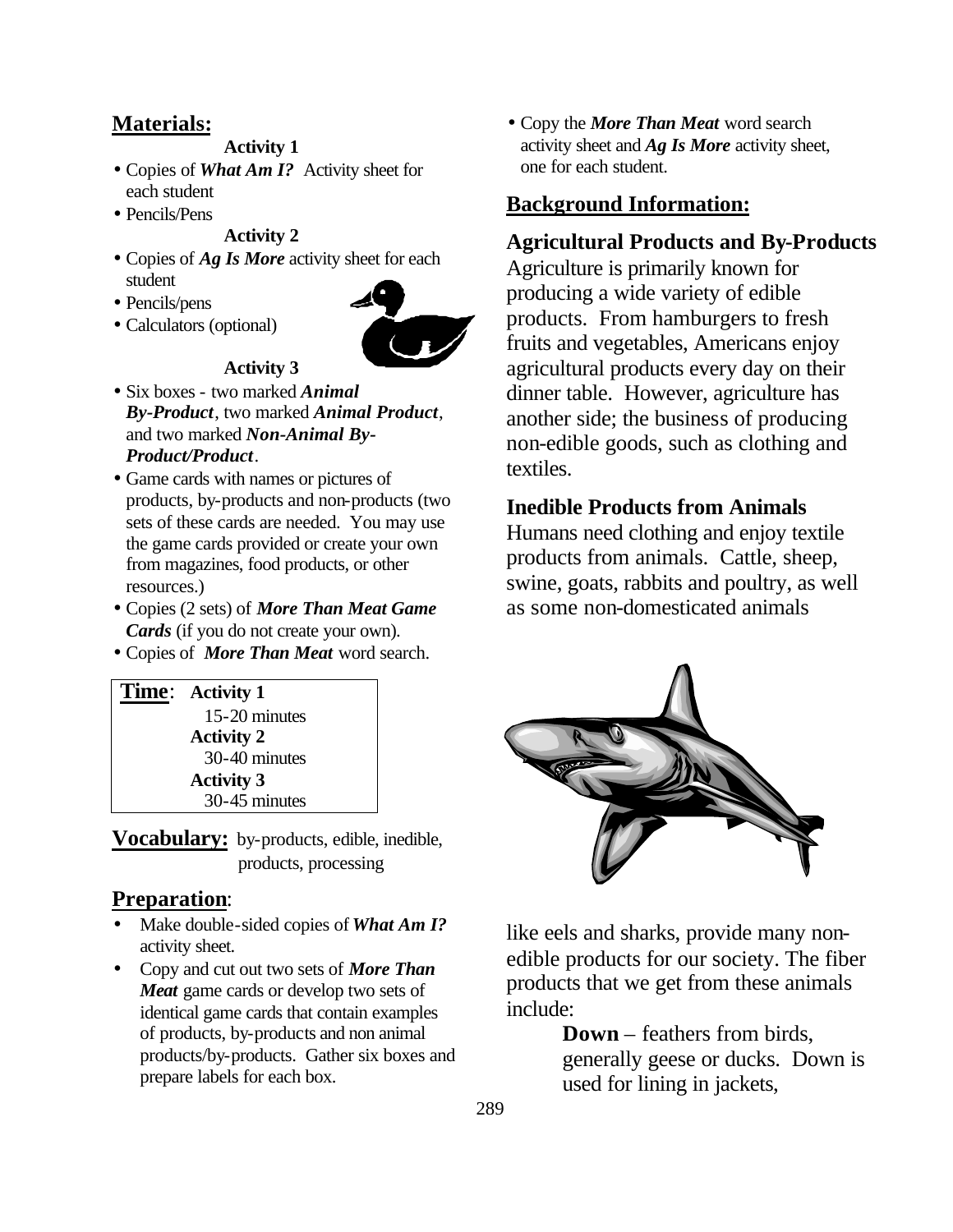comforters, pillows and mattresses. Down is a good insulator and it helps to block cold air and prevent it from reaching your skin.

**Fur** – a thick coat of soft hair that covers the body of a mammal. The fur is used to make the lining for certain clothing such as coats, gloves and slippers, as well as for decorative trim on such garments. This fiber also keeps in warmth, so it is used mainly during the winter.

**Leather** – dressed (or clean) hide of an animal, generally cattle hides although hogs, ostrich, alligator, snake and other animals are also used. The hair has been removed and the hide has been preserved. Many types of clothing and accessories are made from leather including jackets, skirts, shoes, wallets, purses, belts, hair accessories, gloves, watch bands and hats. Leather is also used to make furniture and car interiors.

**Mohair** – hair from an Angora goat. This fiber product is used to make mohair sweaters and coats.

**Wool** – the thick, soft fiber covering which forms the coat of sheep. Clothing and accessories which are made from wool include sweaters, socks, coats, hats, gloves and mittens, underclothes, afghans

and blankets. These articles are generally used during the winter since wool is a good insulator and is warm.

#### **MinimizingWaste**

In producing food for human consumption, we also get certain valuable by-products. A by-product is something that is produced from the leftovers of making something else. These by-products can be broken down into those that are edible and those that are inedible. Edible means something that is fit to be eaten. An inedible product, therefore, is something that is not fit to be eaten. Some inedible agriculture products from animals include: art brushes, film, rubber,

cosmetics and clothing accessories.

There are many

valuable products that animals provide for humans. Some of these products we have used for years and probably didn't know that they came from animal products. It is difficult to find products that do not have some part of an animal in it. It is also difficult to find other materials to replace the animal products found in these goods. Often times products without animal materials are more expensive than those that do contain them. It is also important to remember that animals are not harvested for these products alone. The animals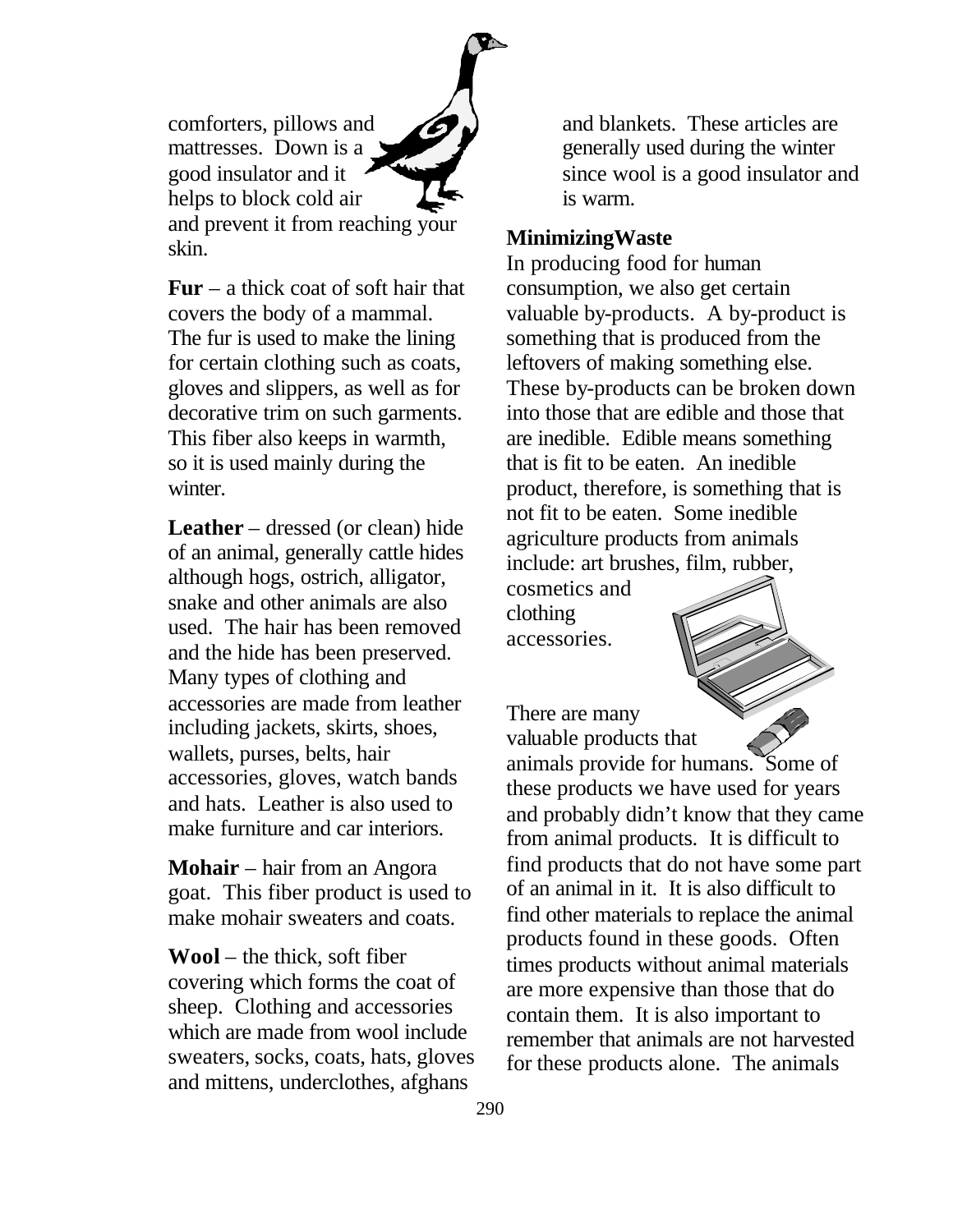are harvested first for the meat and then the non-meat materials are used in other products. Everything from the blood (for pet foods), to the materials found in the horns and hooves (for gelatins), to the eyeballs (for research) is used to benefit society. Relatively little of the animal goes unused. The statement "Animals are harvested for the leather only" is not a true statement.

#### **Introduction:**

1. Animals produce more than just meat, milk, eggs and



wool. Brainstorm with the students products that come from animals. Make a list on the board and title it "Products."

2. Introduce the concept of by-products by asking these questions: How many of you have ever chewed gum? Roasted marshmallows? Worn perfume? Eaten yogurt? Played football? Whether you are aware of it or not, all of these have by-products of cattle in them. "So what exactly is a by-product?" you ask.

Products are the primary purpose for which a plant or animal is grown. Beef cattle are raised to produce beef, wheat is grown to produce wheat flour. Goods produced from what is left over from that primary production are considered byproducts. The bones that are cut away from cuts of beef or the straw left when wheat is harvested were

once considered waste products. Today, they are used to produce other goods that are equally useful. In other words, a by-product is something that is produced from the materials left after producing something else.

By-products may be edible or inedible. By-products may be used for medical reasons and research. This activity will help us become more aware of the by-products we get from animals, as well as, show us that no part of the animal is wasted. Many products that are used everyday contain animal by-products.

#### **Activity One:**

1. Pass out the *What Am I?* activity sheet. Allow students time to complete the riddles. For advanced classes, you may add other words to the word bank. Note: students who finish early can begin working on the *More Than Meat* word search.



2. Discuss the worksheet with the students. What surprised them the most as a by-product? *(Answers will vary.)*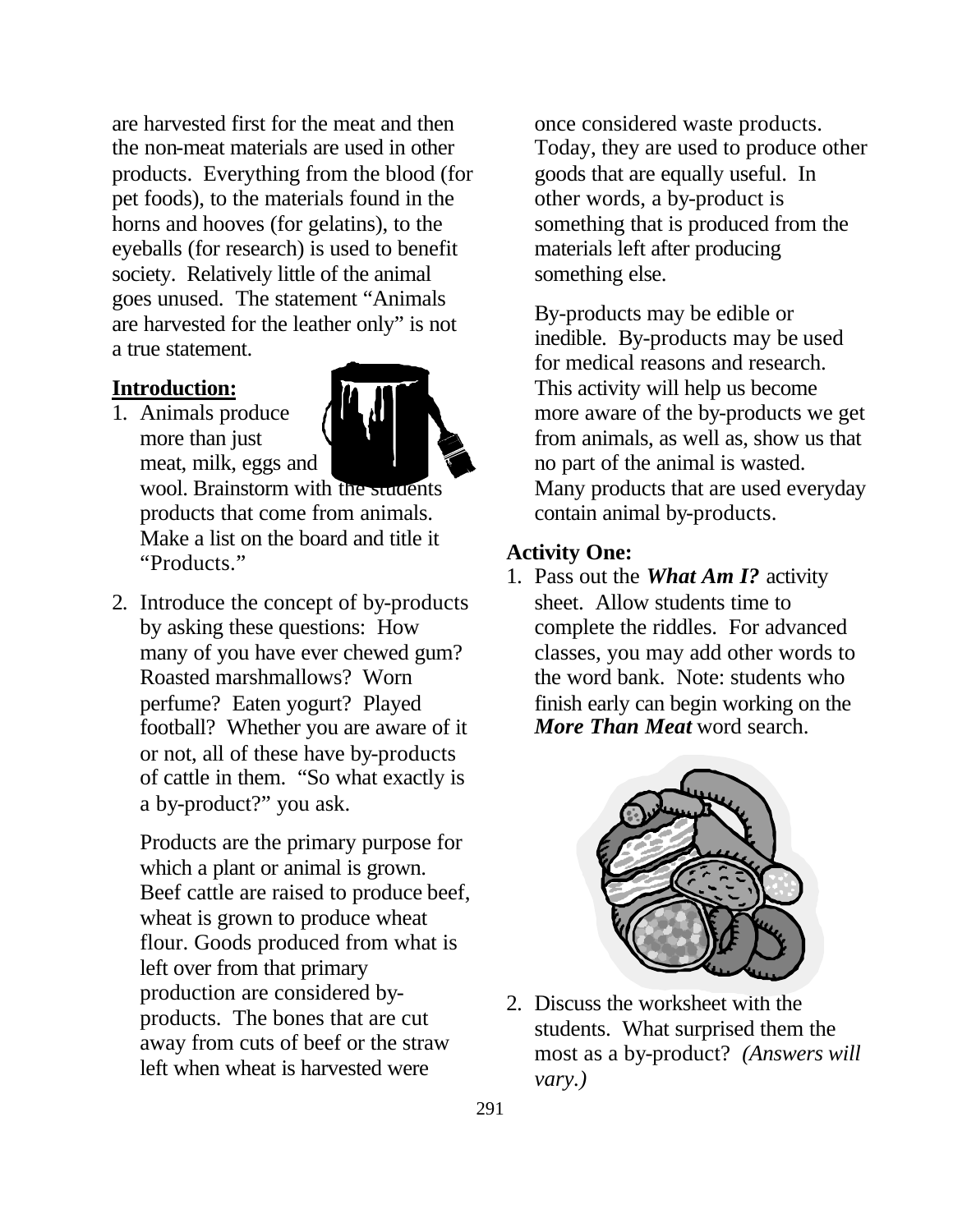What is a by-product*? (Secondary products made from the leftovers of producing primary products.)*

What types of uses are there for animal by-products? *(Food, household and personal items, medicine and health, mechanical and chemical items.)*

![](_page_7_Picture_2.jpeg)

### **Activity Two:**

- 1. Select the *Ag Is More* activity sheet most appropriate for your students, either *Worksheet A* for younger students or *B* for older students.
- 2. If you selected *Ag Is More, Worksheet A*, review how to calculate area of a square or rectangle and convert various measurements.

If you selected *Ag Is More,* 

*Worksheet B*, review how to find the circumference and area of a circle, the volume of a cylinder, and the volume and surface area of a sphere.

3. Hand out copies of the appropriate *Ag Is More* activity sheets and calculators (if desired) to student.

![](_page_7_Picture_9.jpeg)

4. Instruct students to use the formula to determine the answers to *Ag Is More.*

5. Review the correct answers with students.

| <b>Formulas</b><br>$\mathbf{p} = 3.14$      |
|---------------------------------------------|
| Area of a square or rectangle               |
| Length x width                              |
| Circle:                                     |
| Area = $\pi r^2$                            |
| Circumference = $2\pi r$                    |
| Cylinder:                                   |
| Volume = $r^2 \pi h$                        |
| Sphere:                                     |
| Volume = $\frac{4}{3}$ r <sup>3</sup> $\pi$ |
| Surface Area = $4 r^2 \pi$                  |

### **Activity Three:**

- 1. Play *More Than Meat* relay.
	- A. Divide the group into two teams.
	- B. Set one of each of the three types of boxes in front of each team.
	- C. Set the stack of game cards by the boxes and give each team the same cards.
- 2. Explain the rules of the game.
	- A. The first person on each team walks quickly to the boxes, takes the first card in the stack and places it in the correct box (*Animal By-Product*, *Animal Product*, or *Not Animal Product/By-Product***).**
	- B. When the first person taps the hand of the next person in line, on the return trip, the next person walks quickly to the boxes and places the second card in the correct box.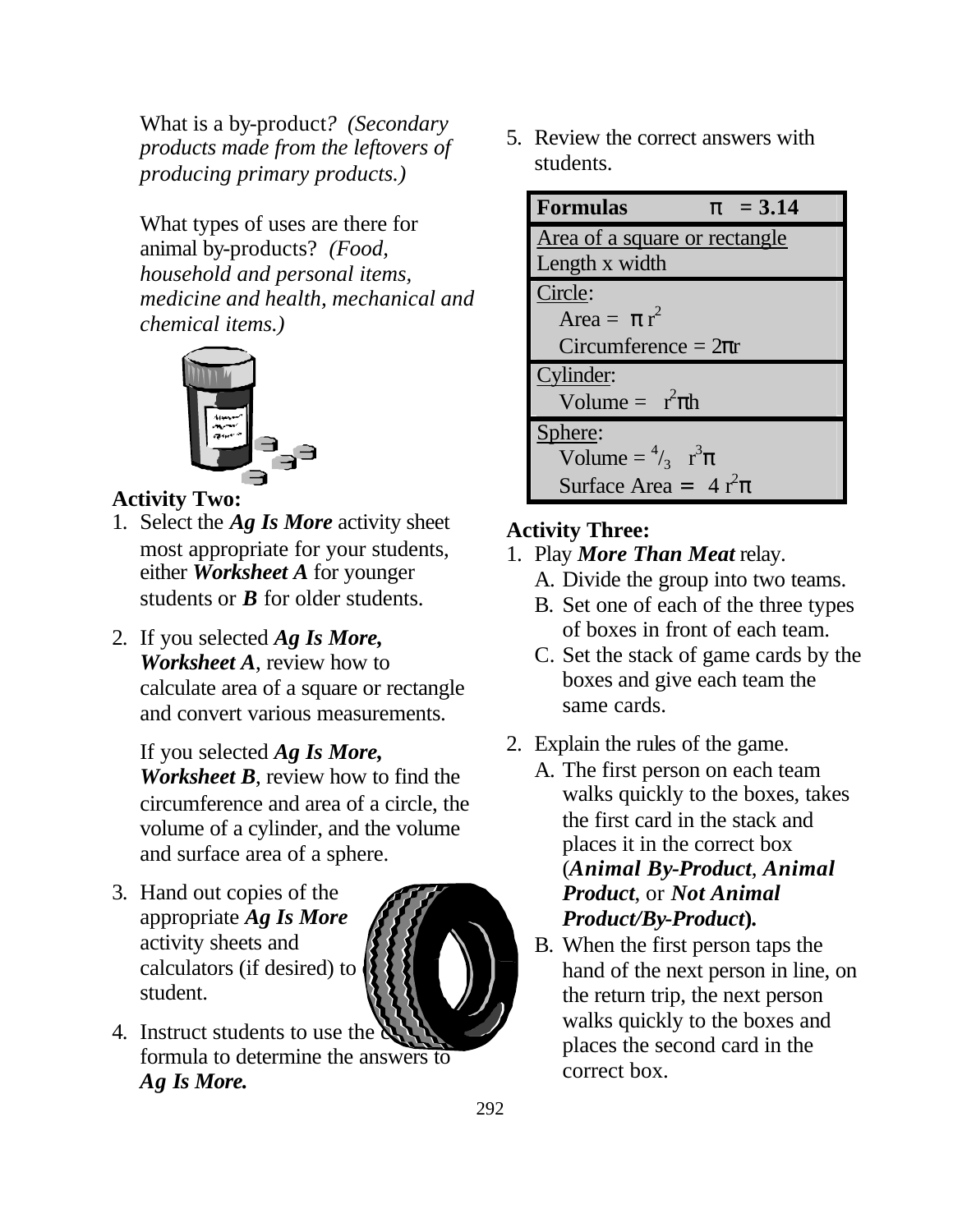- C. Continue until all cards have been placed in a box.
- D. Students must decide, on their own, in which box to place the card.
- E. When all the cards are placed in the boxes, the team with the most items in the correct boxes wins.
- 3. Go over the correct answers and identify from which animals these byproducts are made, then discuss the importance of each product.

### **Evaluation Options**:

- 1. Use the various activity sheets to evaluate understandings of the concepts.
- 2. Use the Pre-Test/Post-Test to determine change in knowledge.
- 3. Have the students make a list of all the by-products they can find that are used in their homes. Once the list is complete, have the students write an essay describing how different their lives would be without these byproducts.

#### **Resources:**

- 1. More information about swine byproducts can be found at:http://ww w.nppc.org/ForKids/byproducts.html.
- 2. More information about cattle by-products can be found at: http://w ww.floridacattlemen.org/beefcout.ht m.
- 3. The county Cooperative Extension office can provide you with 4-H materials designed age appropriately and help connect you with specialists at the University of Florida.
- 4. In many counties the Florida Farm Bureau may have resources, speakers knowledgeable on this and a wide array of other topics, and help arrange sites for field trips.
- 5. See the Florida Resource Guide for Teachers available through Florida Ag in the Classroom for additional information. This resource is available in hard copy and also on the Web at http://www.fl-ag.com/faitc.

![](_page_8_Picture_14.jpeg)

#### **Florida Ag in the Classroom**

*What Am I?* and *Ag is More, Worksheet B* were adapted by permission from Florida 4-H publication The World of Animals. (1996). University of Florida, Institute of Food and Agricultural Sciences; Department of Family, Youth and Community Sciences.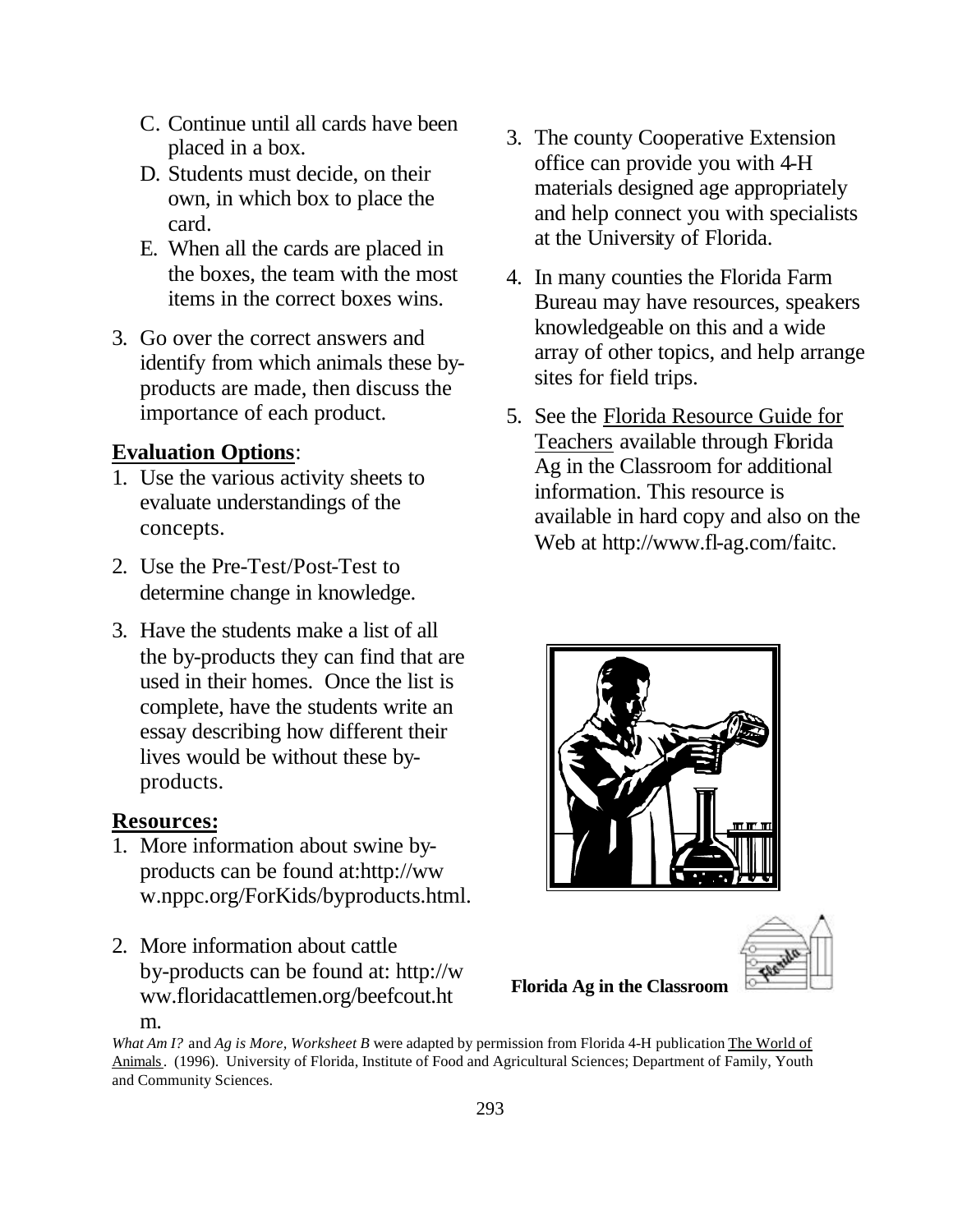**Name\_\_\_\_\_\_\_\_\_\_\_\_\_\_\_\_\_\_\_\_\_\_\_\_\_\_***\_\_\_\_\_\_\_\_\_\_\_\_\_\_\_\_\_\_\_\_*

## **What Am I?**

- 1. I am a by-product of the bones and horns of beef and dairy cattle. You can find me in the candy section or at the checkout counter at any grocery or convenience store. I'm wrapped individually, but come in a package with five or more sticks. You enjoy me in many different flavors, but you're probably not allowed to have me at school. What by-product am I?
- 2. Teachers use me in most schools on a daily basis to write things for you to read. Fatty acids and glycerine from pigs are used to form me into a stick. My most common color is white, but I can be found in just about any color you desire. Many kids like to use me on the sidewalk. What by-product am I?

![](_page_9_Picture_4.jpeg)

- 3. Part of me is a by-product of chicken and ducks. I'm used on a seasonal basis and get the most use during the fall months. The people who use me usually wear camouflage clothing, that is, unless they're Robin Hood. What by-product am I?
- 4. To help the "rubber" part of me hold my shape, I contain stearic acid which comes from the gland and organ fats of cattle. I do a lot of "traveling" and usually come in sets of four. If one of me gets a hole, the other three cannot "travel" at all without the fourth one being fixed. What by-product am I?

![](_page_9_Picture_7.jpeg)

5. I'm a by-product from the hide of cattle. I'm used by people of all ages and my "season" becomes very popular around August. You'll find me in large and small communities and on Saturdays and Sundays you can sometimes see me flying through the air on national television. What by-product am I?

- 6. I come from a variety of animals, including cattle, hogs and rabbits. I usually come in a can or bag, can be served wet or dry, and can be purchased at the grocery store. I can be eaten, however, you wouldn't eat me. (Hint: I can be eaten by mammals, reptiles, amphibians, and birds.) What by-product am I?
- 7. I can be found in all colors and am a by-product of cattle and hogs. You'll usually find children using me on paper. If they were to use me on walls, like you probably did when you were little, they'd be in big trouble with Mom. What by-product am I?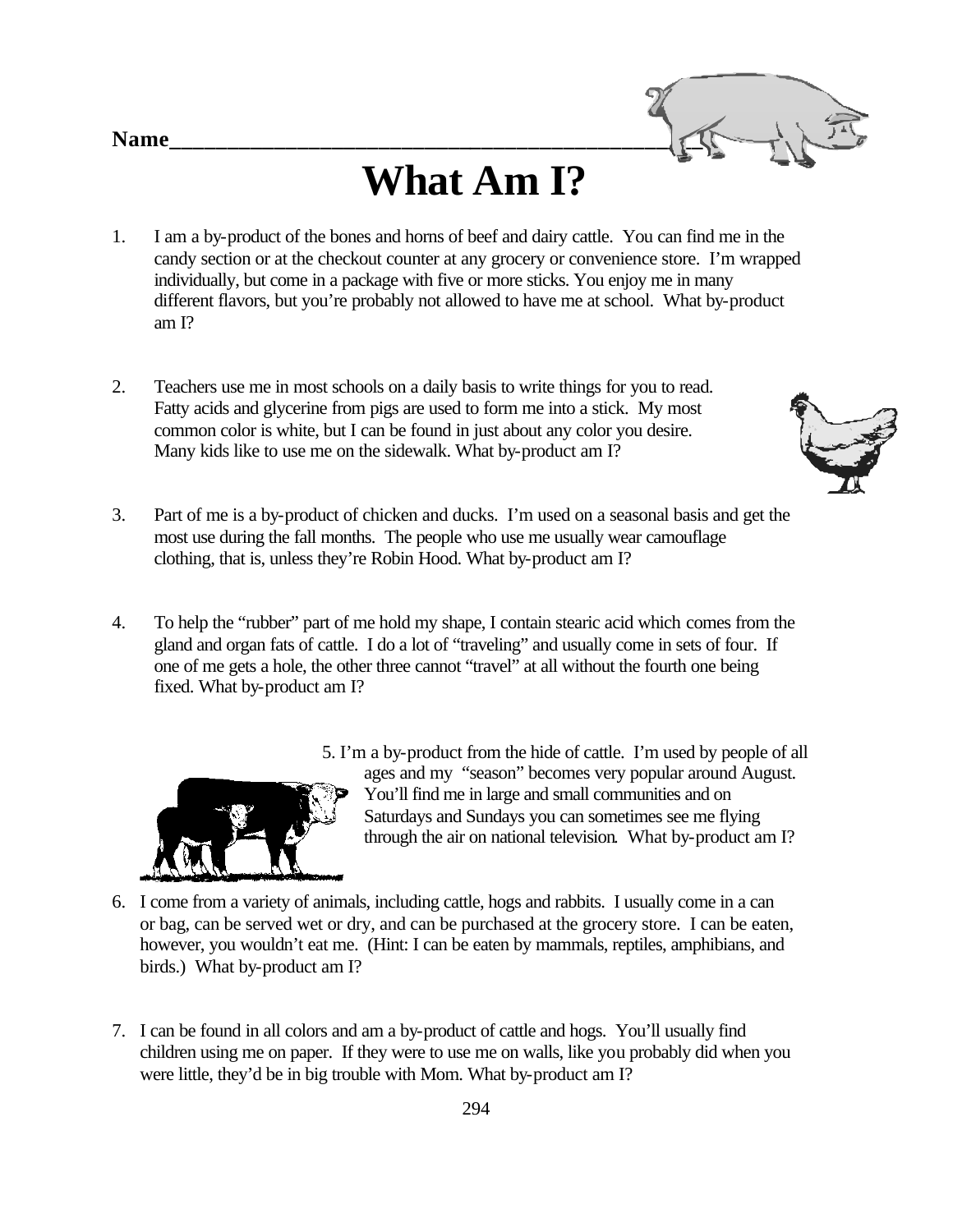- 8. I'm a by-product of cattle. Many times I'm used to light dark or dim places. However, I don't use electricity and I don't need a battery; I do need a flame. What am I?
- 9. I'm a by-product of many animals. I'm used in gardens and lawns to help things grow. You can find me in different size bags at the store. Some people might use manure to accomplish the same thing I do. What by-product am I?
- 10. I am added to many of your sandwiches and am a product of chickens. I can be bought at the grocery store and must be refrigerated after I'm opened. If you leave me out in the heat too long before you eat me, I can make you very sick. What by-product am I?
- 11. I am processed using the bones and horns of cattle. I'm often used at special occasions or events and on vacations. If left alone I'm not much fun to look at, but if you have me processed I can recreate many wonderful memories. What by-product am I?
- 12. I am a by-product of cattle and pigs. I'm very popular with women, models, and actors. Many women use me on a daily basis to enhance their features. I come in all different sizes, shapes and shades. If you look around the room you might see one of your friends with some of me on now! What by-product am I?
- 13. You'll find me as a by-product of cattle. I come in a bag and can be bought at the grocery store. I come in two sizes – large and small. My small size is commonly used during the winter months to top off a hot drink. You'll find my larger size being used around a campfire or to make S'mores. What by-product am I?
- 14. I'm a by-product of the fatty acids and glycerine of pork. I'm very small, but if used improperly I can cause a lot of damage. I'm not very fancy to look at, but if struck just right I can produce a beautiful glow. What by-product am I?
- 15. I'm a by-product of cattle, hogs, and sheep. I'm very beneficial to people, especially those who are sick. I come in all different sizes, shapes and colors and serve a variety of ill people. You can find some of me in the store, but others of me must come from your doctor. What by-product am I?

![](_page_10_Picture_8.jpeg)

| Word Bank   |            |           |
|-------------|------------|-----------|
| arrow       | candle     | chalk     |
| chewing gum | cosmetics  | crayons   |
| fertilizer  | football   | matches   |
| marshmallow | mayonnaise | medicines |
| pet food    | photo film | tires     |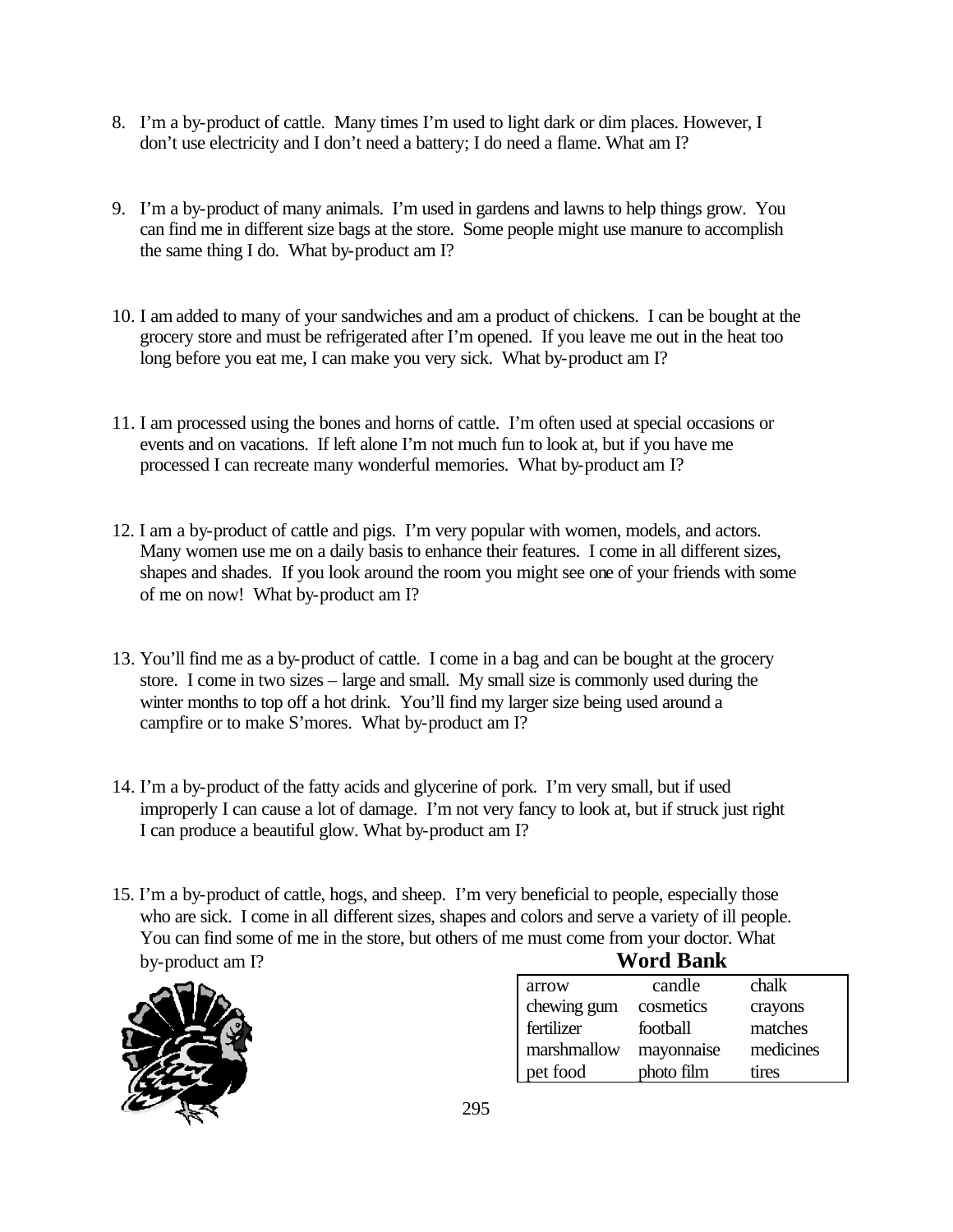### **Products and By-Products**

| <b>Beef Cattle</b>      | <b>Dairy Cattle</b>  | <b>Swine</b>               |
|-------------------------|----------------------|----------------------------|
| art brushes             | art brushes          | bone china                 |
| asphalt                 | bone china           | brush                      |
| bone china              | butter               | buttons                    |
| candles                 | candles              | chalk                      |
| car waxes               | car waxes            | cosmetics                  |
| cleansers               | cheese               | crayons                    |
| combs                   | combs                | glass                      |
| cosmetics               | cosmetics            | gloves                     |
| crayons                 | crayon               | glue sausage casings       |
| felt                    | gelatin              | matches                    |
| footballs               | glues                | meat (pork, ham, sausages) |
| glues                   | gum                  | pet food                   |
| gum                     | ice cream            | records                    |
| leather                 | leather              | valves (heart)             |
| liver                   | marshmallows         |                            |
| marshmallows            | meat (beef, veal)    | <b>Poultry</b>             |
| meat (beef)             | medicines            | animal feeds               |
| medicines               | milk                 | arrows                     |
| paints                  | pet food             | brushes                    |
| perfumes                | sandpaper            | cake decorations mixes     |
| pet food                | soaps                | down                       |
| photo film              | yogurt               | eggnog                     |
| polishes                |                      | eggs                       |
| sandpaper               | <b>Sheep/Goats</b>   | garden mulch               |
| sausage casings         | cheese               | mayonnaise                 |
| soaps                   | fertilizer           | meat (chicken, turkey,     |
| tires                   | lanolin              | duck)                      |
| tripe (stomach lining)  | meat                 | noodles                    |
| wallpaper               | medicines            | pastries                   |
|                         | milk                 | shuttlecocks               |
| <b>Rabbits</b>          | pet food             |                            |
| felt                    | sheepskin            |                            |
| fertilizer              | Sweetbreads (thymus/ |                            |
| fur                     | pancreas glands)     |                            |
| meat                    | wool                 |                            |
| pet and zoo animal food |                      |                            |

**CARE** Florida Ag in the Classroom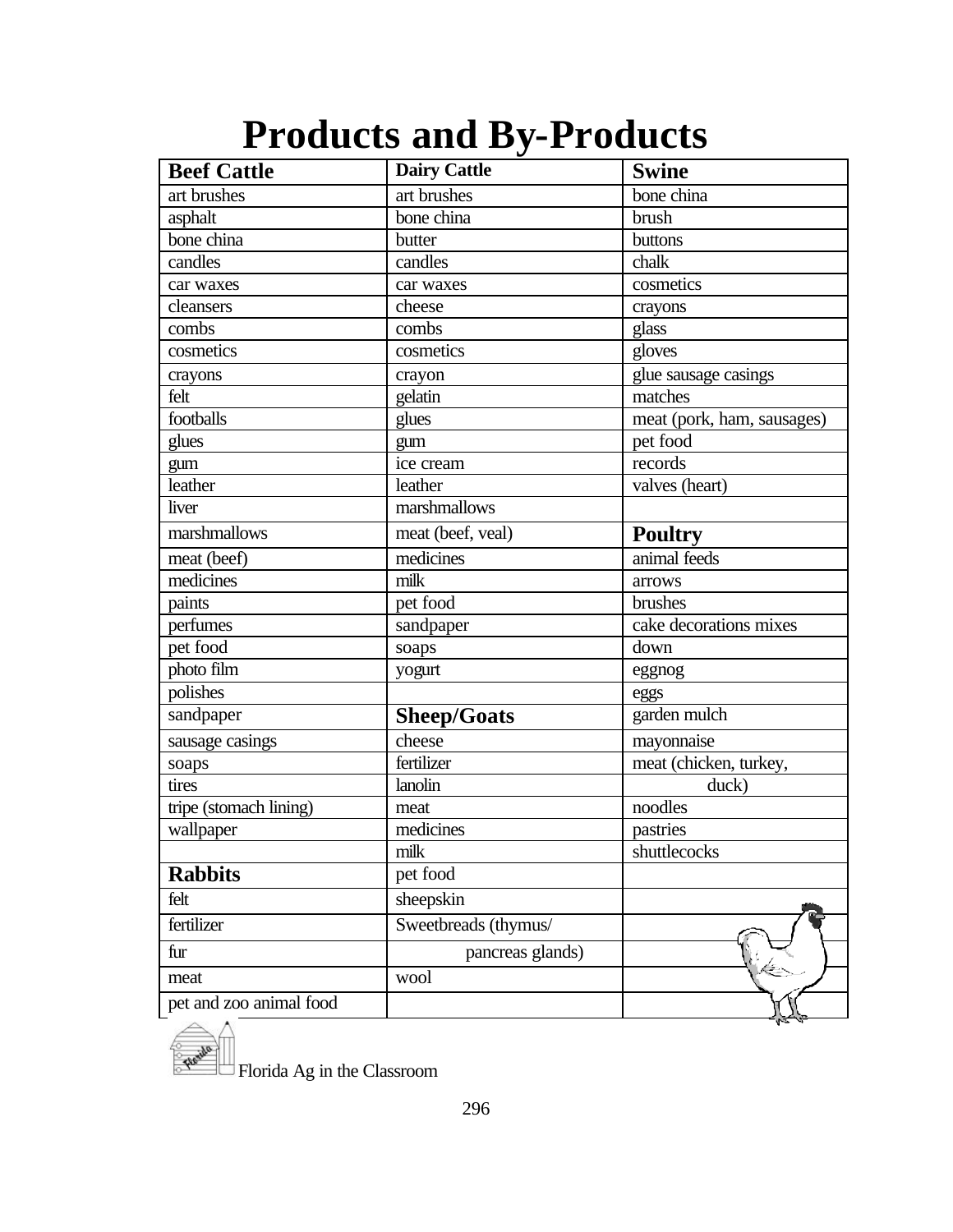## **Ag Is More**

**Directions:** Use the correct formulas to find the area, or use measurement properly to find the answers to the questions concerning by-products that come from agriculture. Show your work.

1. The hair on the end of a cow's tail can be used to make a paint brush of medium stiffness for painting pictures. To make one type of paint brush takes a portion of hair that is 1/8 of an inch thick and  $\frac{1}{4}$  inch wide and  $\frac{1}{2}$  inch long. It is fastened into the brush handle. Draw and label a rectangle this size and depth.

![](_page_12_Picture_5.jpeg)

2. You have a portion of hair that is 1/8 of an inch deep and ¼ of an inch wide in a strip 5 inches long. Draw a diagram. How may paint brushes can be made? Use the information from question #1.

3. It takes almost an 8 ounce glass of milk (1 cup) to manufacture a slice of American cheese. This is because milk is 85% water. If you have a gallon of whole milk, how many slices of cheese can be made from it? (Hint: figure out how many cups of milk are in 1 pint, 1 quart, and 1 gallon.)

![](_page_12_Picture_8.jpeg)

- 4. The fur from a rabbit, the fleece of a sheep or the hair from a cow can all be used to make different kinds of felt.
	- A. From one sheep, a mat of wool felt 3 feet by 10 feet can be manufactured. How many squares of felt can be made from this mat if each square is 1 foot by 1 foot?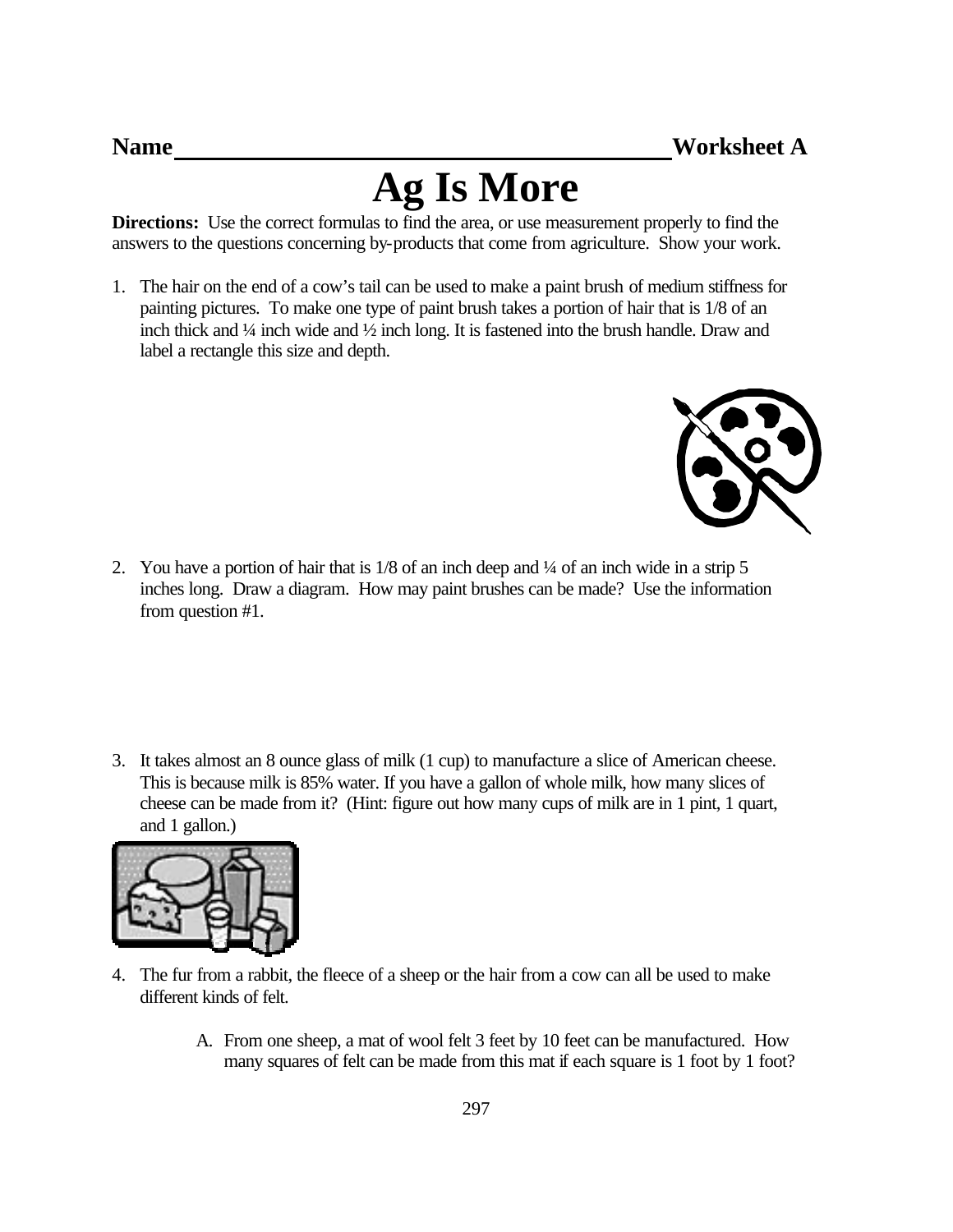B. From one rabbit a very fine angora felt can be made into a mat 1 foot wide by 2 foot long. (The fur is plucked from the rabbit similar to brushing your dog.) How many squares can be made if the squares are 1 foot by 1 foot?

![](_page_13_Picture_1.jpeg)

C. Because angora fur from the rabbit is very fine and scarce it is usually mixed with wool from a sheep. It is common for that mixture to be that is half wool and half angora. If the angora in question 4B is mixed this way, how much more felt would be produced?

![](_page_13_Picture_3.jpeg)

- D. The hair from cattle makes a very coarse felt that is used in making padding in automobiles. The hair from one beef animal can make a felt pad 4 foot wide by 5 foot long. How many square feet of padding is this?
- 5. Six large eggs are used to manufacture every quart jar of mayonnaise.

A. If you have 30 dozen eggs, how many quart jars of mayonnaise can be manufactured?

![](_page_13_Figure_7.jpeg)

B. Only medium eggs are available. If three medium eggs equal two large eggs, how many eggs will be needed to make the same number of jars of mayonnaise?

![](_page_13_Picture_9.jpeg)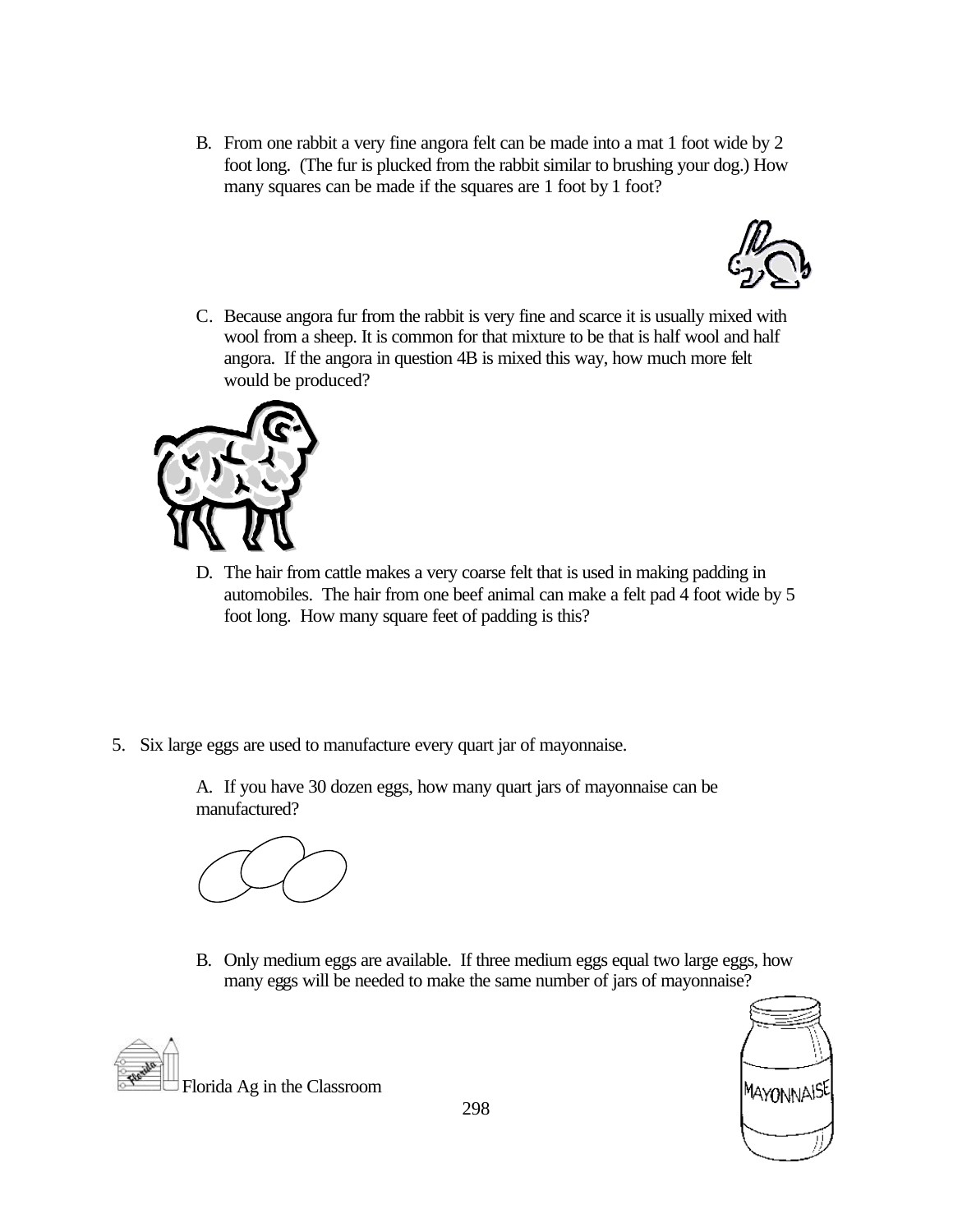## **Ag Is More**

**Directions:** Use the correct formulas to find the circumference, area, or volume of the byproducts below that come from agriculture. Show your work.

 $r = 1.75$  ft.

![](_page_14_Picture_5.jpeg)

2. Buttons are a by-product of beef, cattle and swine. The radius of button A is 2 cm., the radius of button B is 1 cm., and the radius of button C is 1.5 cm. Find the circumference of buttons B and C and the area of button A.

|                    | C. |
|--------------------|----|
| $\mathbf{\hat{x}}$ |    |
|                    |    |
| B.                 |    |

- Button A: Area = Button B: Circumference= Button C: Circumference =
- 3. Many cosmetics are made from the glands and organs of beef and dairy cattle and swine. Find the area of this compact's applicator.  $r = 3.5$ cm.

![](_page_14_Picture_10.jpeg)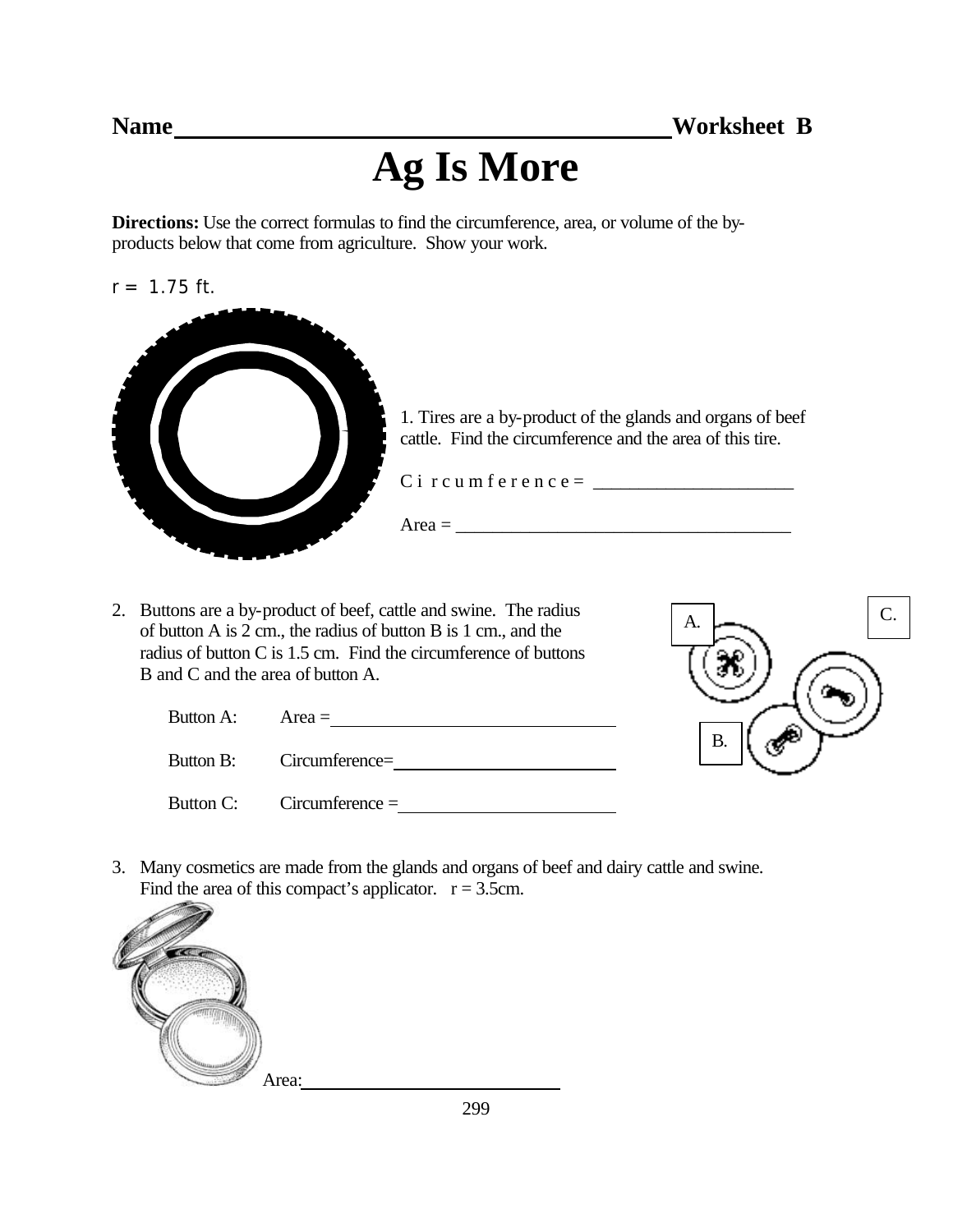4. Parts of a candle are made from the by-products of beef and dairy cattle. The candle to the right has a radius of 1.5 inches and a height of 9 inches (excluding the wick and flame). What is the volume of the candle?

 $Volume =$ 

5. Many medicines include the by-products from the glands and organs of beef cattle. This medicine capsule has a radius of  $1\frac{1}{2}$  cm and a height of  $2\frac{1}{2}$  cm. Find the volume of this capsule.

 $Volume =$ 

![](_page_15_Picture_4.jpeg)

6. Various types of pet food are by-products of beef cattle, rabbits, and swine. This can of pet food has a radius of 1 ½ inches and its heights is 4 ½ inches. What is the volume of this can of pet food?

 $Volume =$ 

![](_page_15_Picture_7.jpeg)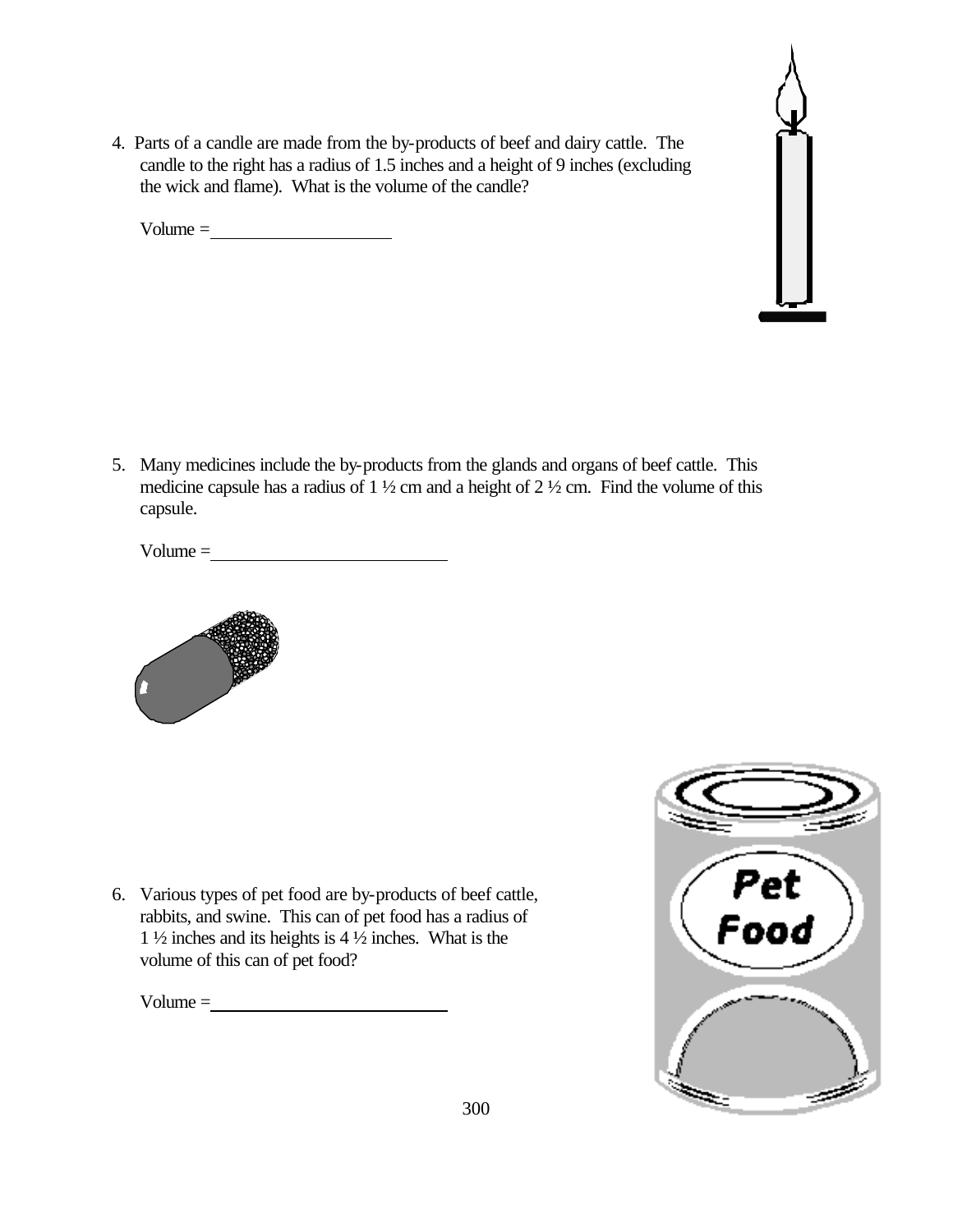7. Leather is a by-product of the hide of beef and dairy cattle. Leather is used to make a variety of items. Some of those items include shoes, belts, purses, wallets, basketballs, volleyballs, and footballs. Find the volume and surface area for both the basketball and volleyball.

| A. Basketball: $r = 4.5$ inches<br>$V = \_$<br>$SA =$ |  |
|-------------------------------------------------------|--|
| B. Volleyball: $r = 3.75$ inches                      |  |
| $V =$                                                 |  |
| $SA =$                                                |  |

8. Believe it or not, gum includes some of the by-products from the bones and horns of beef cattle. Find the surface area and volume of this gumball.

$$
r=2.5cm
$$

![](_page_16_Figure_4.jpeg)

![](_page_16_Picture_5.jpeg)

![](_page_16_Picture_6.jpeg)

 $\sim$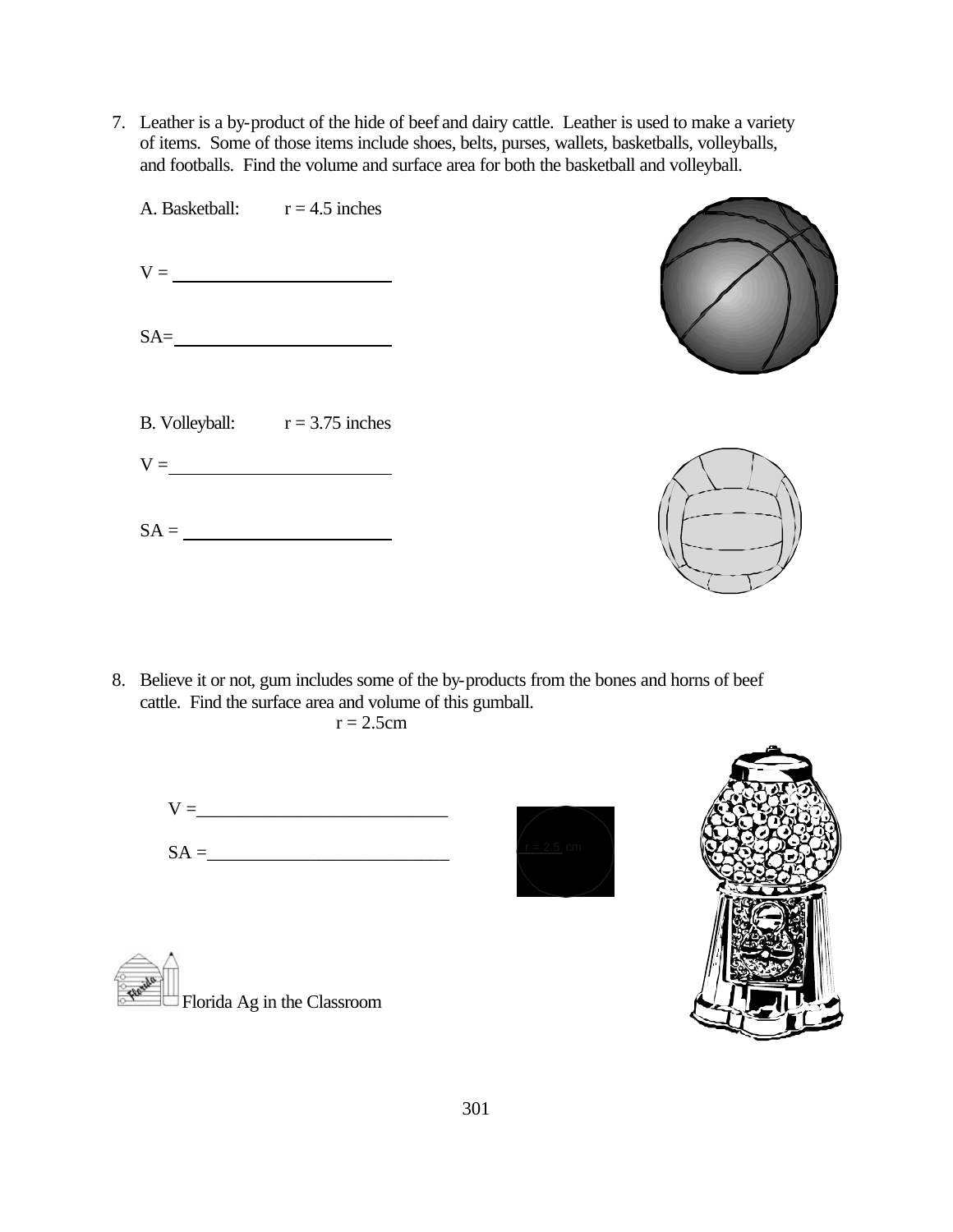**"More Than Meat" Box Labels**

# **Animal By-Product**

# **Non-Animal Product/ By-Product**

# **Animal Product**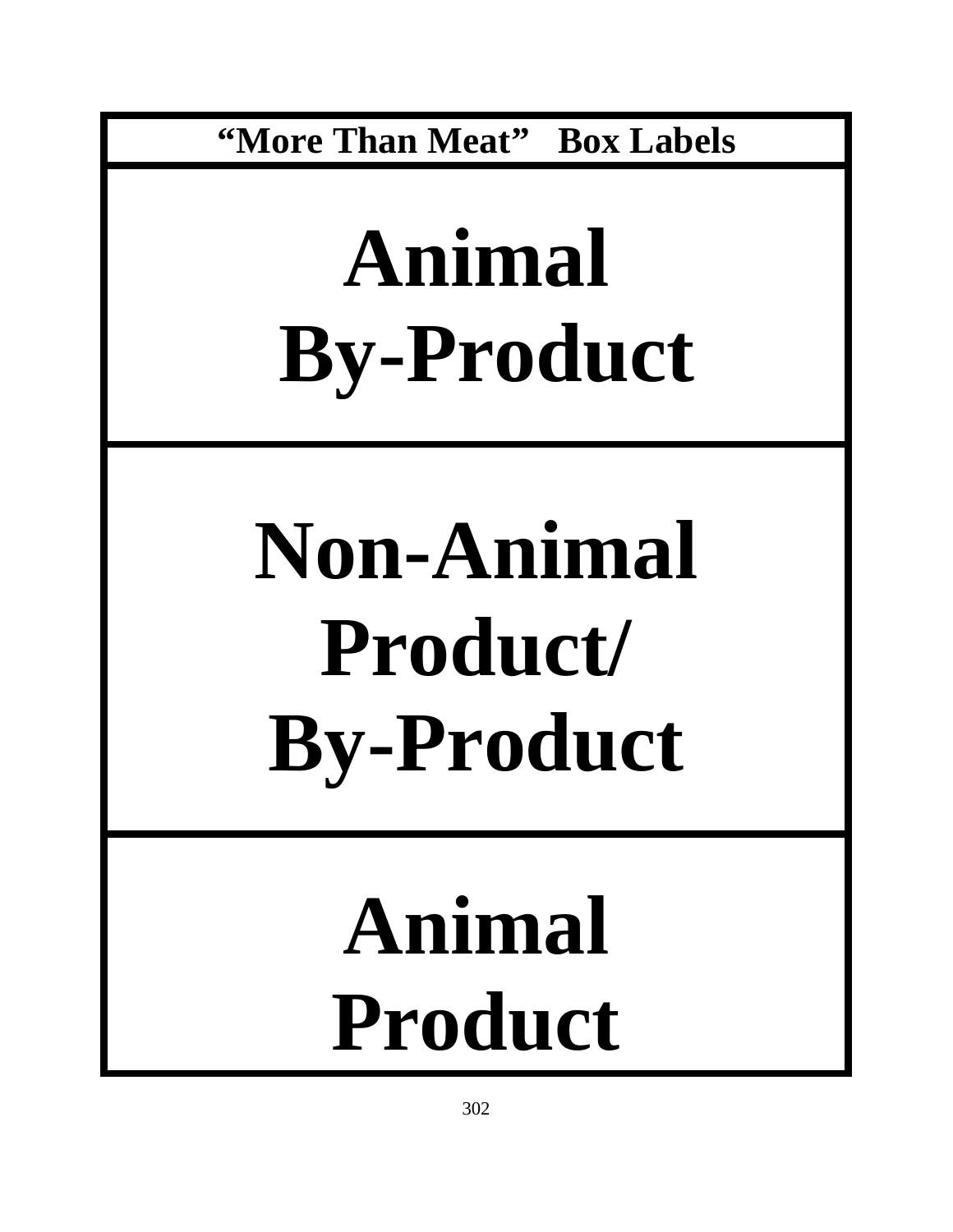### **More Than Meat Game Cards**

### **Animal Products**

![](_page_18_Picture_2.jpeg)

303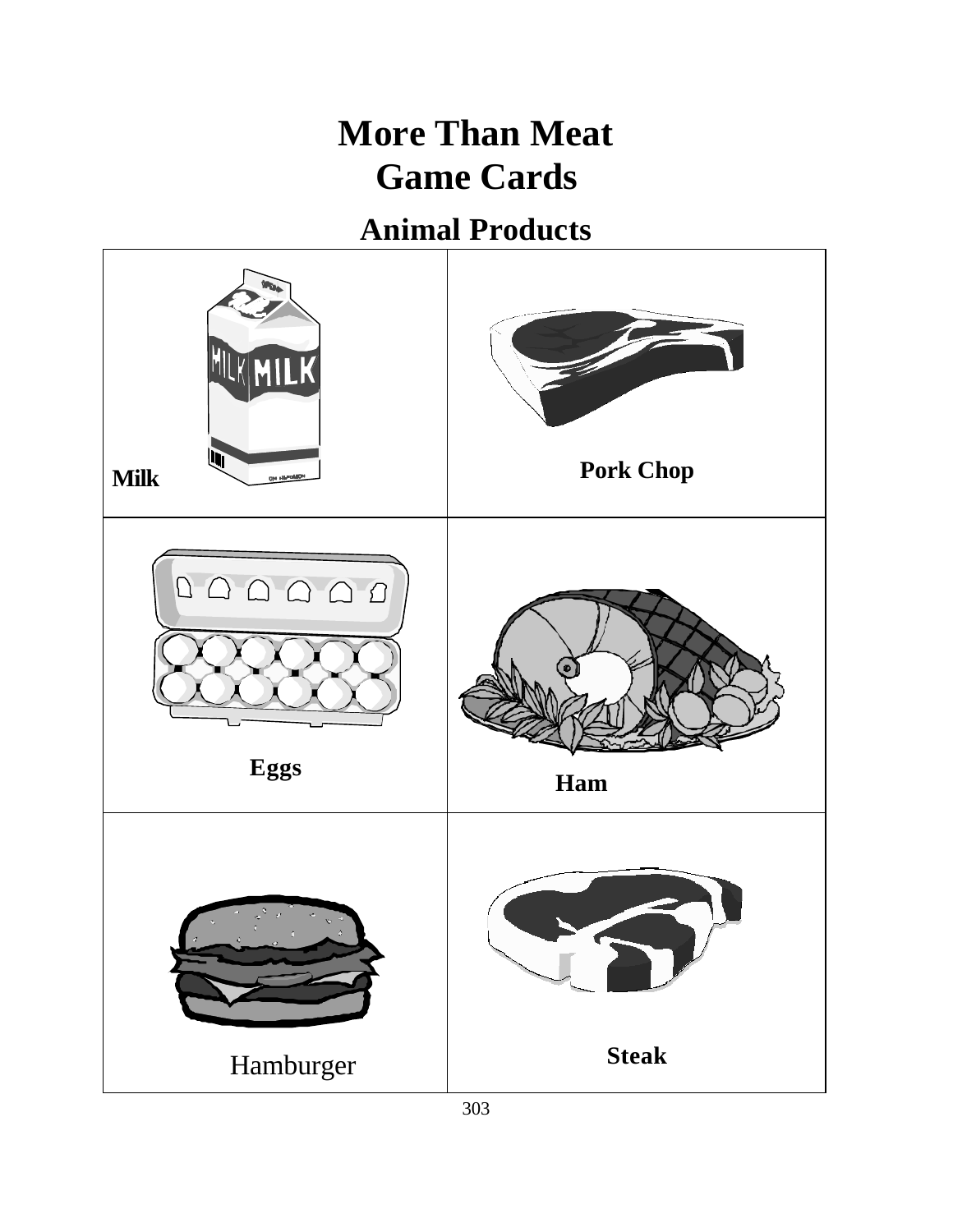### **Animal Products**

![](_page_19_Figure_1.jpeg)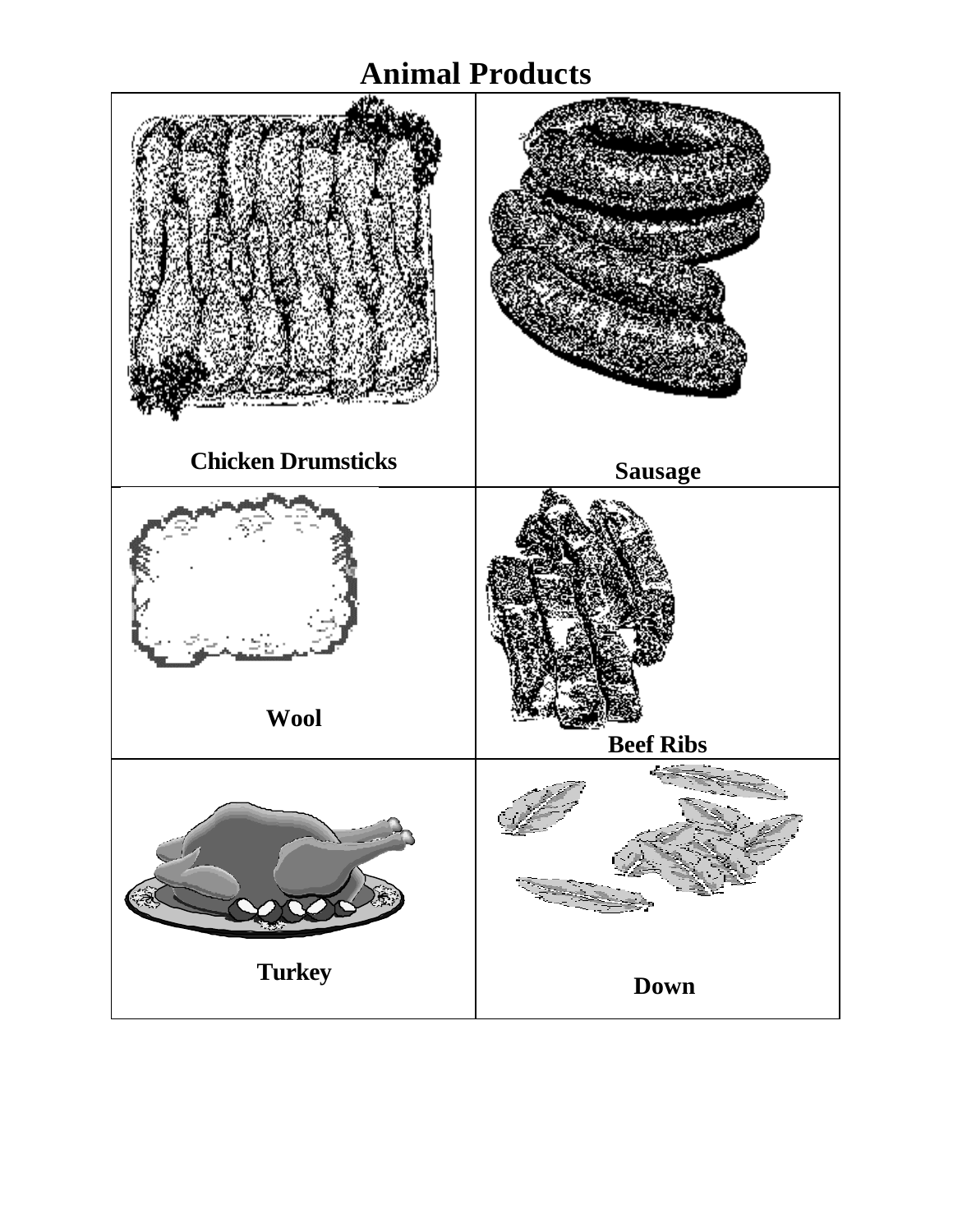### **1 Animal Product, 5 Animal By-Products**

![](_page_20_Figure_1.jpeg)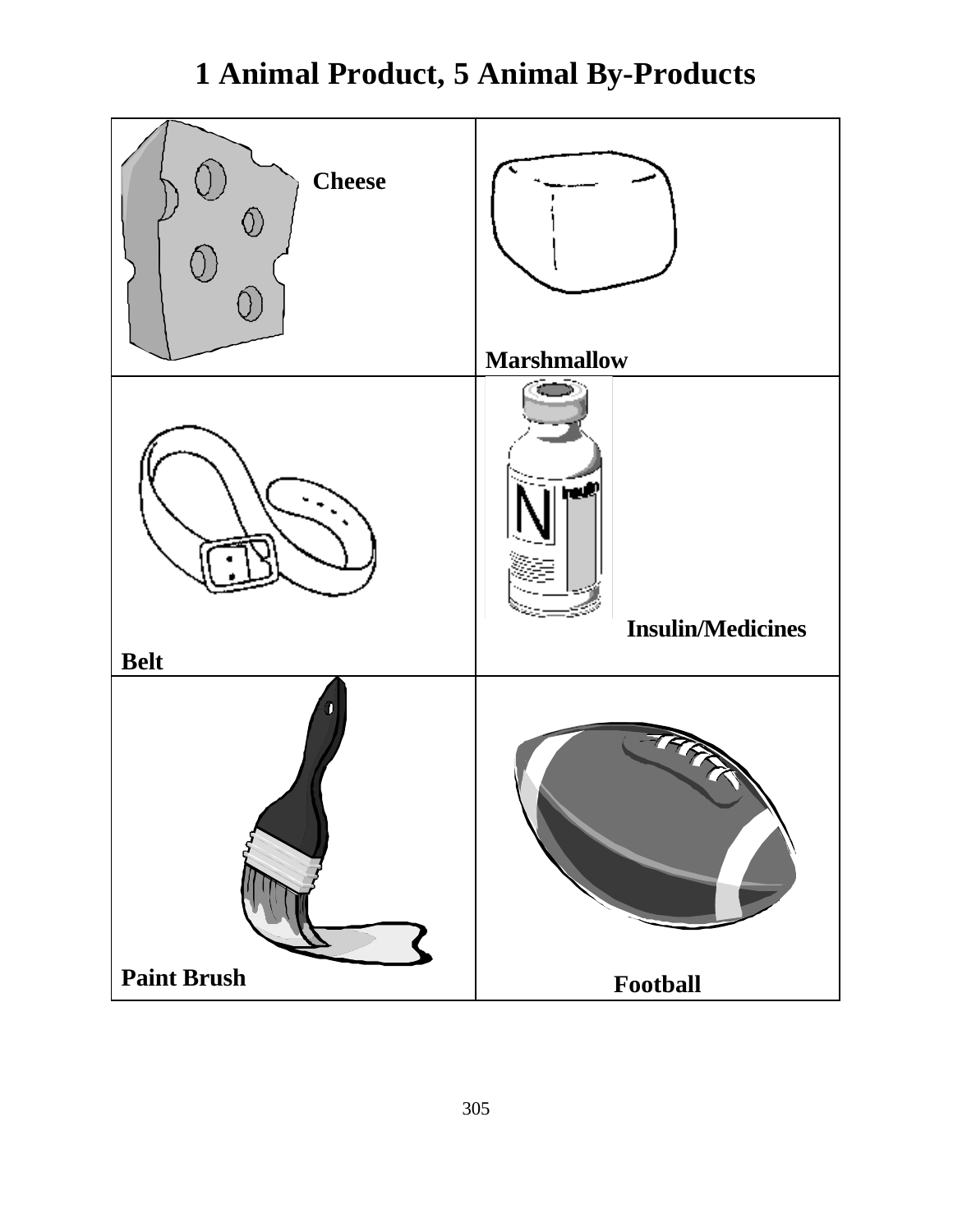### **Animal By-Products**

![](_page_21_Figure_1.jpeg)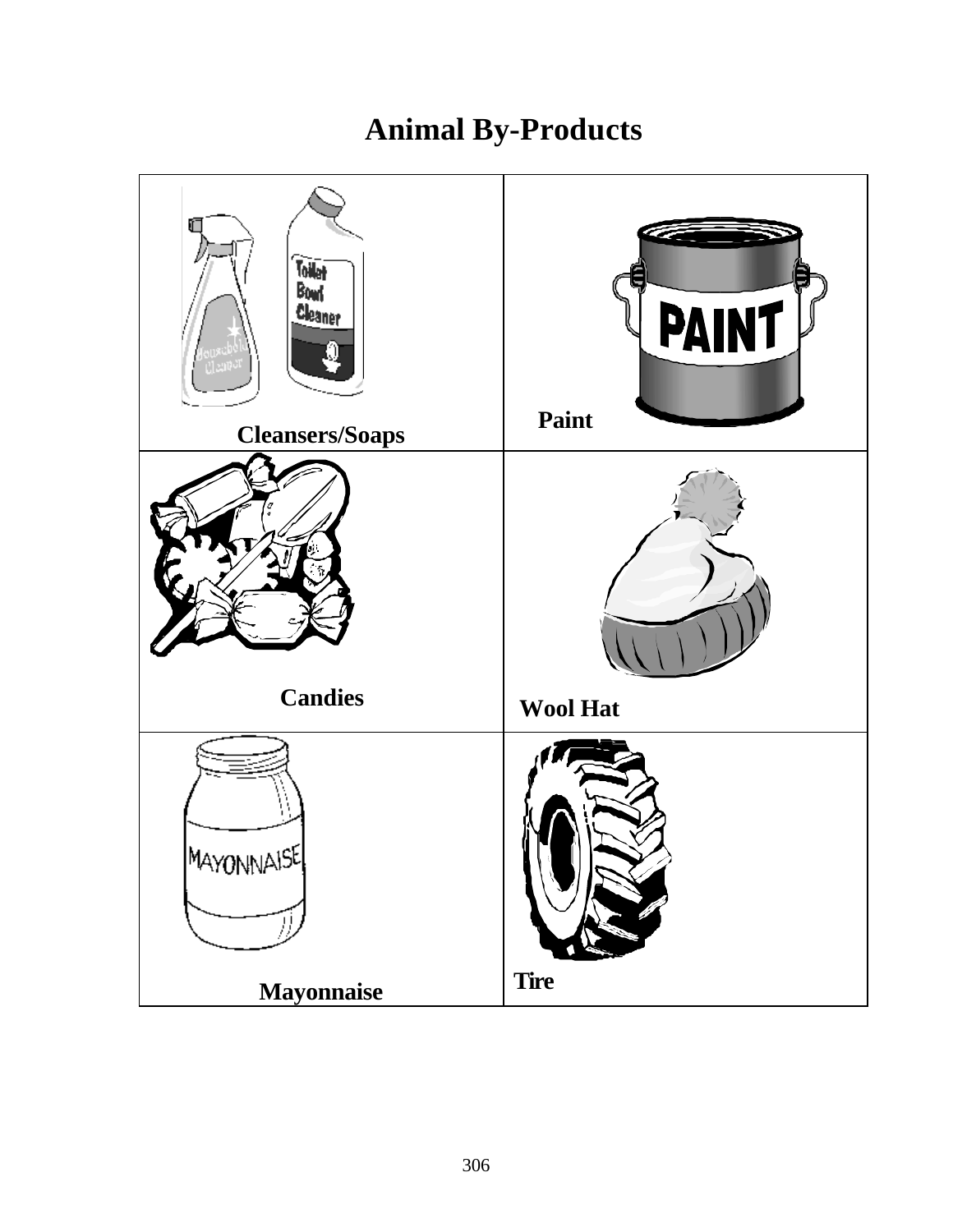![](_page_22_Figure_0.jpeg)

### **Non-Animal Products and Non-Animal By-Products**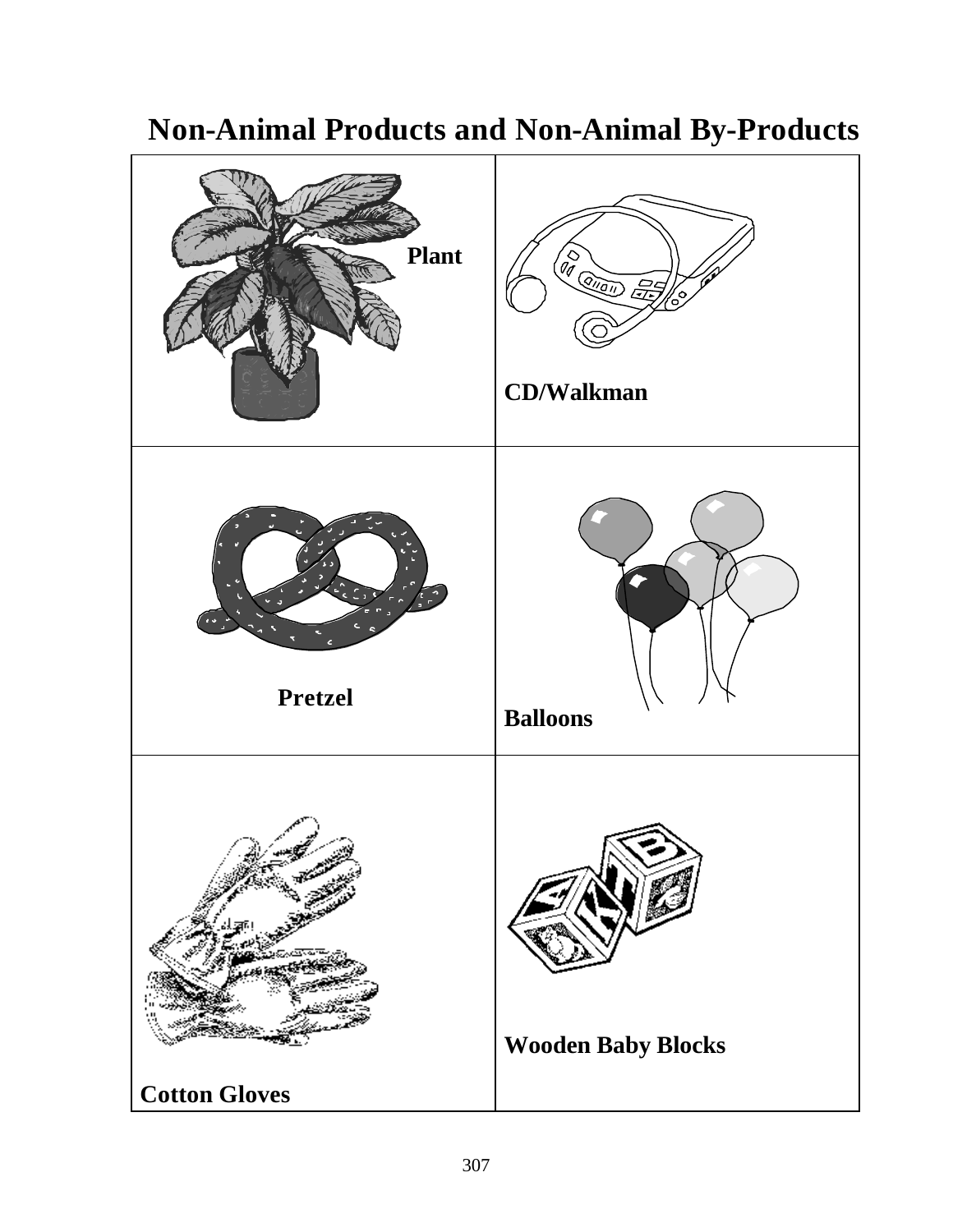![](_page_23_Figure_0.jpeg)

### **Non-Animal Products and Non-Animal By-Products**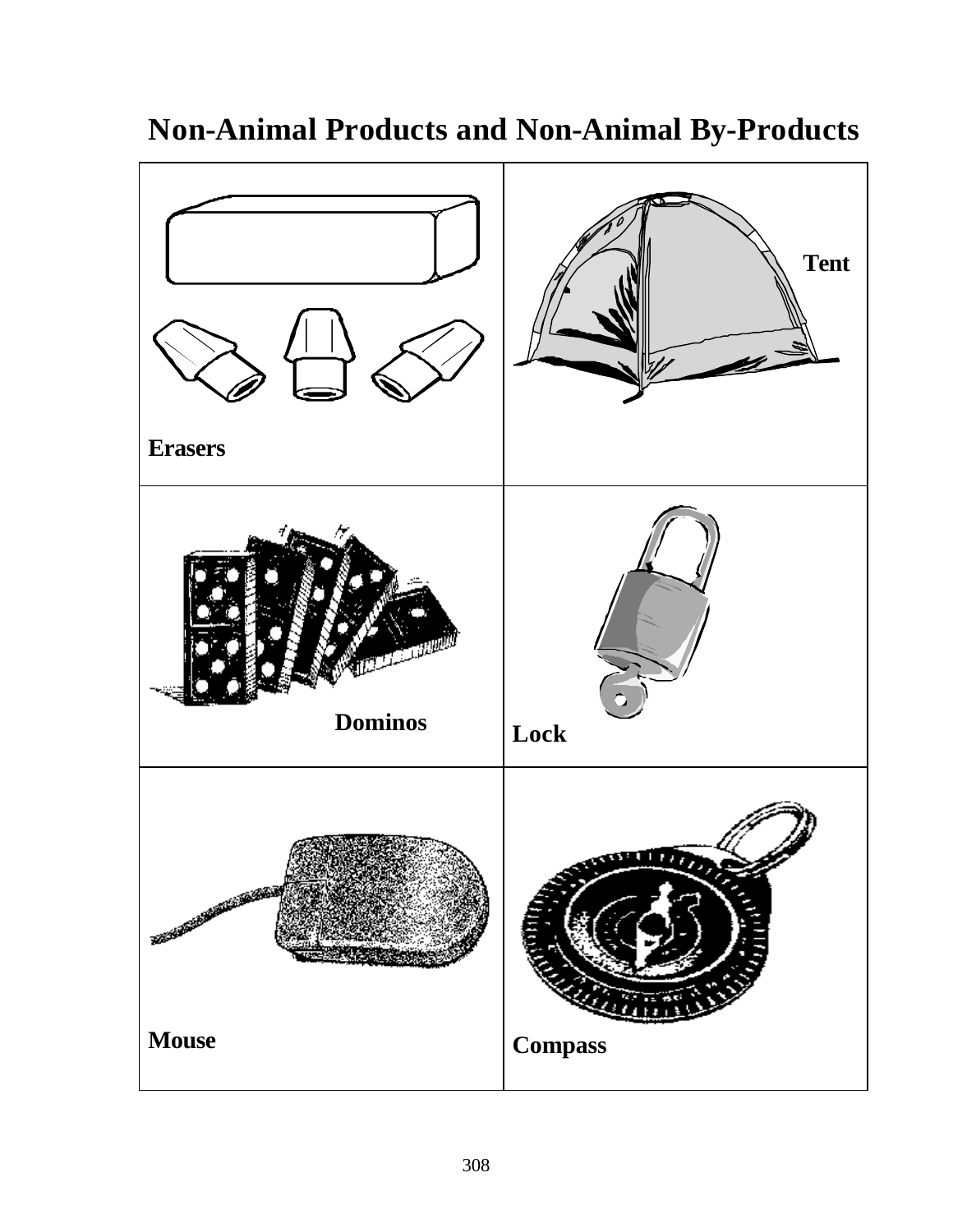### **Answer Keys**

### **What Am I? Ag Is More B**

| 1.  | chewing gum | Tire:              | $C = 10.99$ ft   |
|-----|-------------|--------------------|------------------|
| 2.  | chalk       |                    | $A = 9.62$ ft    |
| 3.  | arrow       | <b>Button A:</b>   | $A = 12.56$ cm   |
| 4.  | tires       | <b>Button B:</b>   | $C = 6.28$ cm    |
| 5.  | football    | <b>Button C:</b>   | $C = 9.42$ cm    |
| 6.  | pet food    | <b>Compact:</b>    | $A = 38.47$ cm   |
| 7.  | crayons     | <b>Candle:</b>     | $V = 63.59$ in   |
| 8.  | candle      | <b>Medicine:</b>   | $V = 1.96$ cm    |
| 9.  | fertilizer  | Pet food:          | $V = 31.81$ in   |
| 10. | mayonnaise  | <b>Basketball:</b> | $V = 381.70$ in  |
| 11. | photo film  |                    | $SA = 254.47$ in |
| 12. | cosmetics   | <b>Volleyball:</b> | $V = 220.90$ in  |
| 13. | marshmallow |                    | $SA = 176.71$ in |
| 14. | matches     | <b>Gumball:</b>    | $V = 65.45$ cm   |
| 15. | medicines   |                    | $SA = 78.53$ cm  |

### **Ag Is More - A**

![](_page_24_Figure_5.jpeg)

**10 paint brushes can be made from this hair.**

- **3. 16 slices of American Cheese**
- **4.** 30 squares **C.** 4 squares or twice as much<br>**B.** 2 squares **D.** 20 square feet
- **D.** 20 square feet
- **5. A. 60 jars**
	- **B. 40 jars**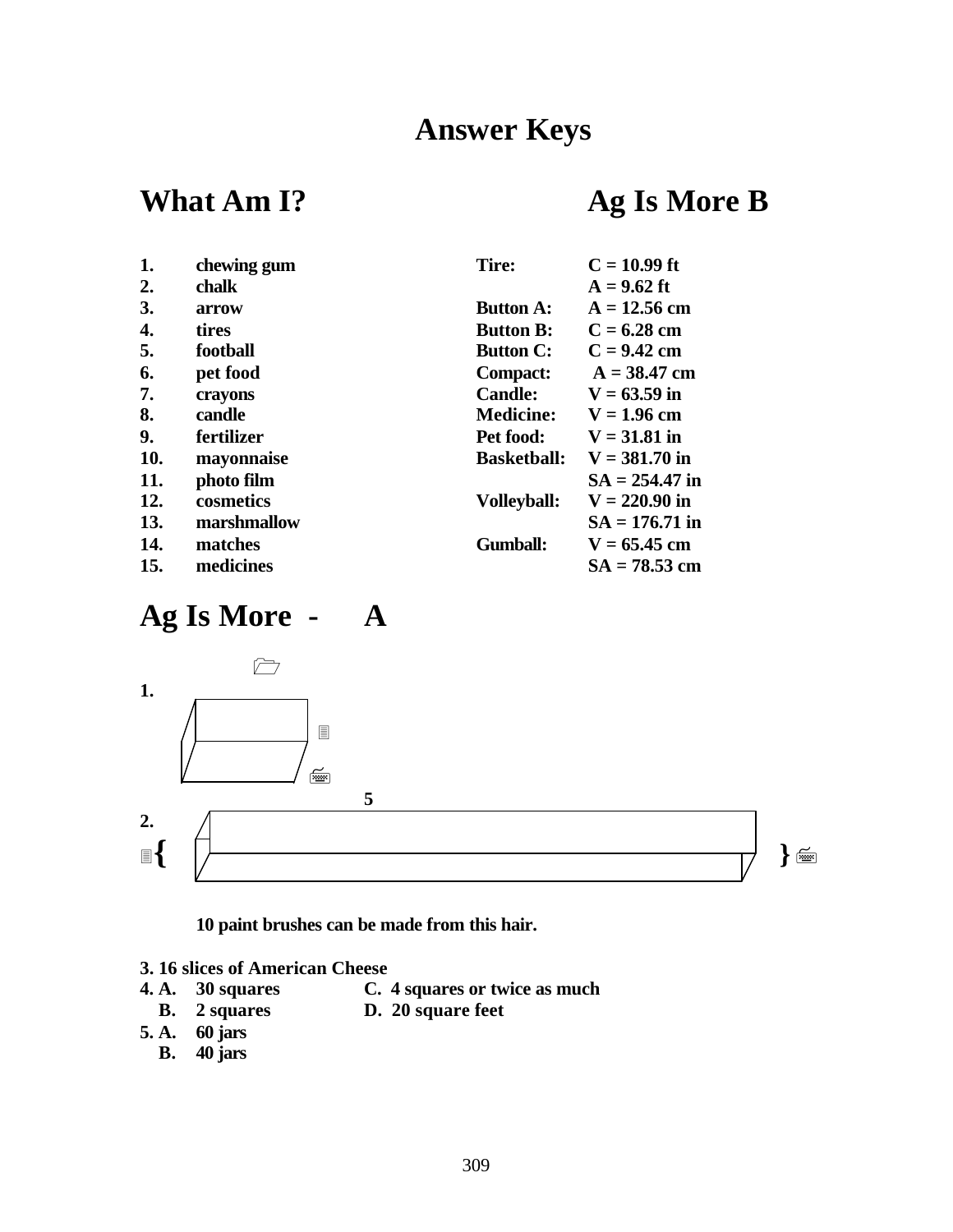### **More Than Meat**

**Animals produce more than just meat, milk, eggs, and wool. Search in the puzzle for some products that contain animal by-products from the word list below. Answers may be found in any direction, including backwards!**

**Butter Crayons Glue Paints**

**Cosmetics Gloves Matches Soaps**

**Buttons Footballs Ice Cream Pet Food Wool Candles Glass Leather Records Yogurt**

![](_page_25_Picture_7.jpeg)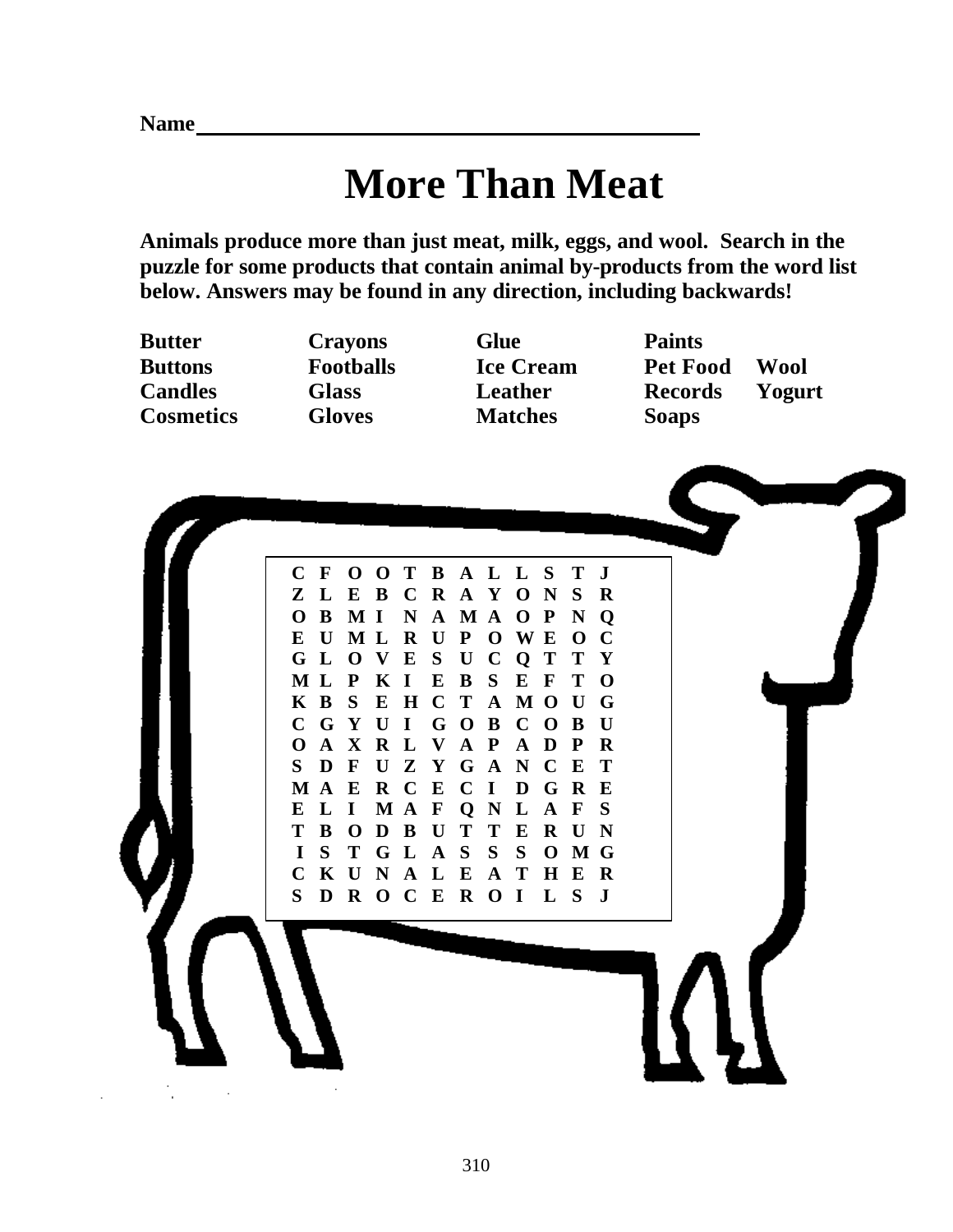### **More Than Meat**

**Animals produce more than just meat, milk, eggs, and wool. Search in the puzzle for some products that contain animal by-products from the word list below. Answers may be found in any direction, including backwards!**

**Butter Crayons Glue Paints**

**Cosmetics Gloves Matches Soaps**

**Buttons Footballs Ice Cream Pet Food Wool Candles Glass Leather Records Yogurt**

![](_page_26_Picture_8.jpeg)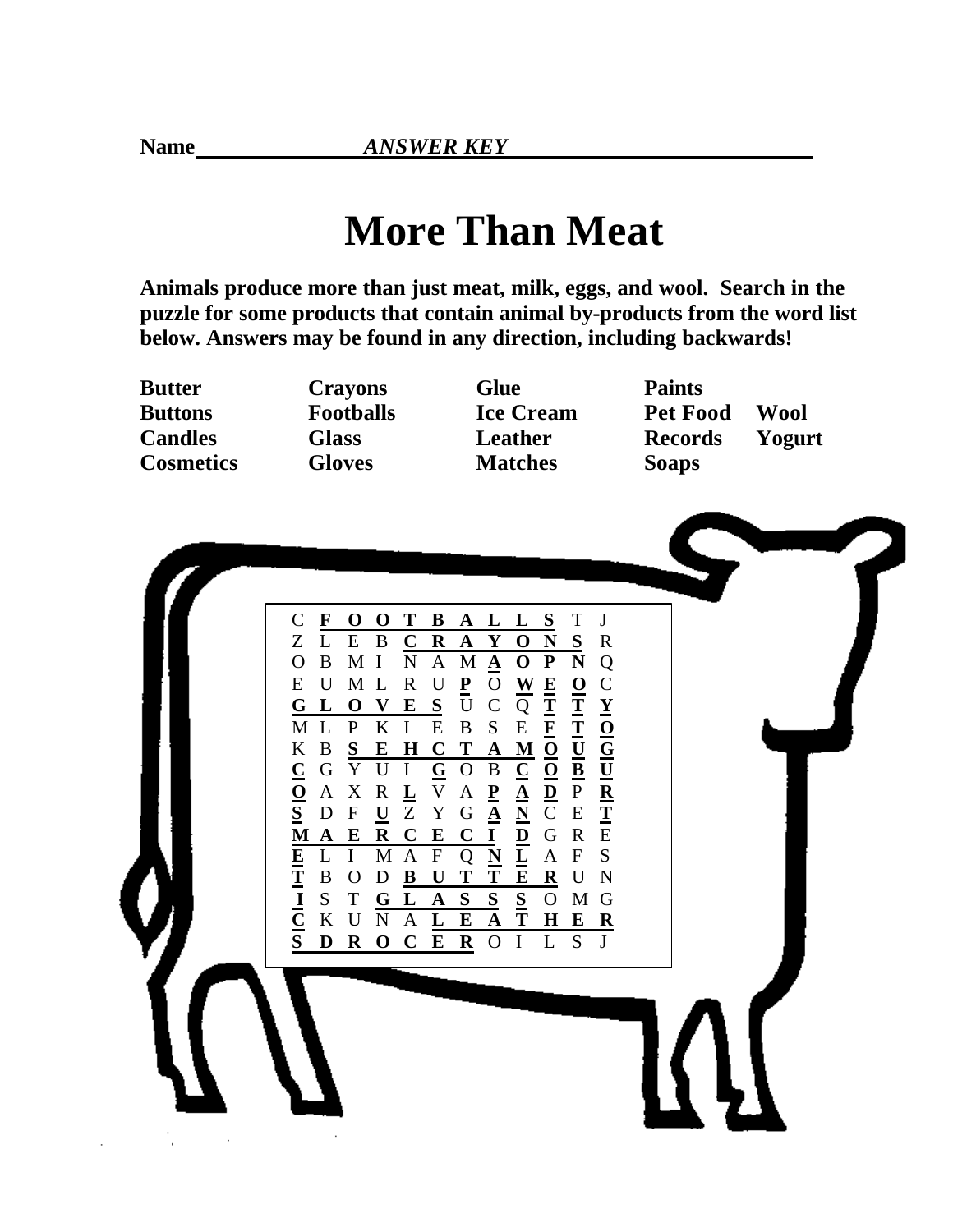- **1. What is a product? Name 5 products from animals.**
- **2. What is a by-product? What are they used for?**

**3. What is edible?**

**4. What is inedible?**

**5. List 10 by-products you use everyday.**

![](_page_27_Picture_6.jpeg)